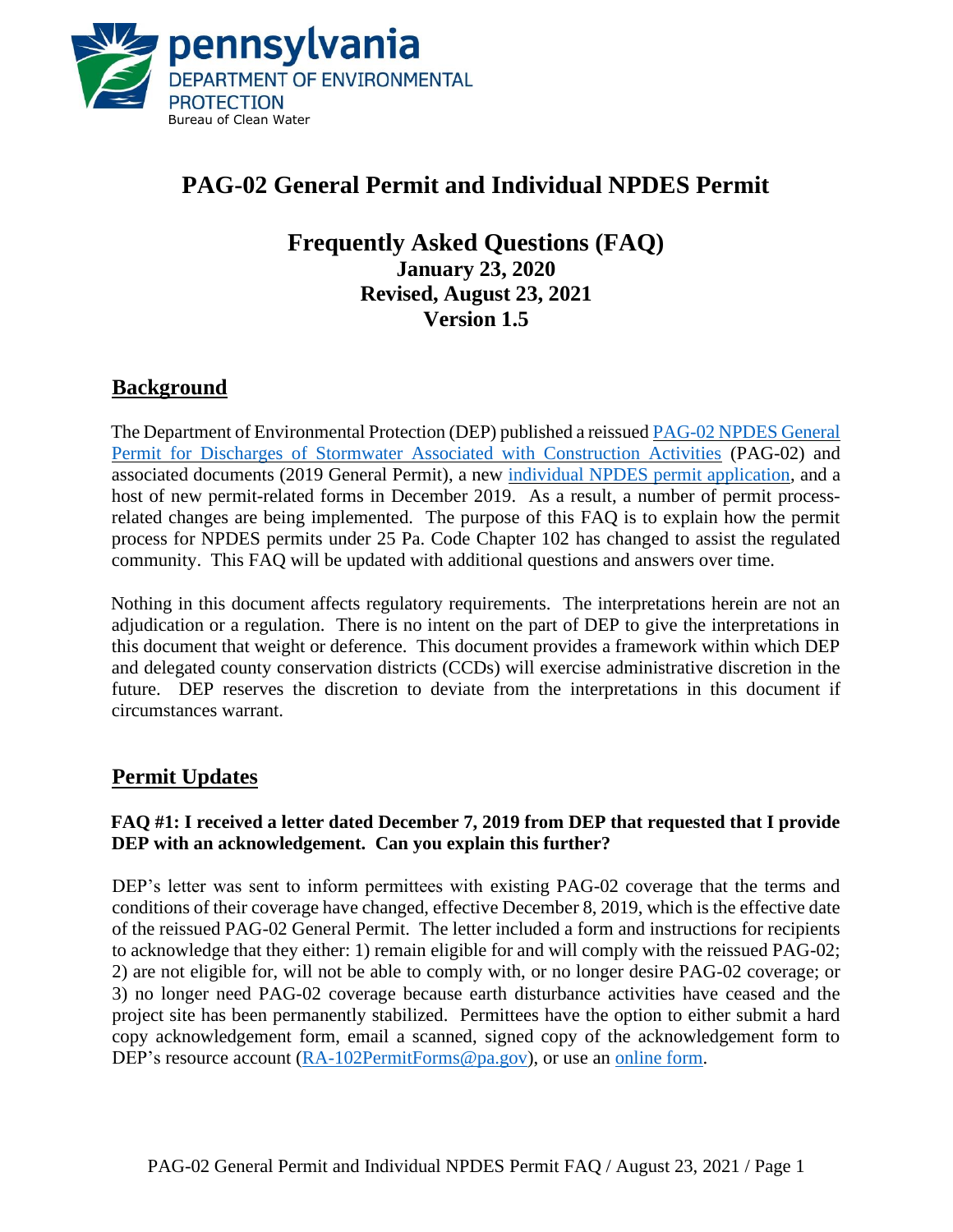#### **FAQ #2: I am an existing PAG-02 permittee. Am I expected to comply with all of the new requirements immediately?**

Yes. However, the 2019 PAG-02 clarified the eligibility criteria for stormwater discharges to impaired waters, and those eligibility criteria do not require additional action by existing permittees unless additional earth disturbance warranting a major amendment to general permit coverage is proposed (see DEP's [FAQ for Chapter 102 Permit Amendments](http://files.dep.state.pa.us/Water/BPNPSM/StormwaterManagement/ConstructionStormwater/Chapter_102_Permit_Amendments_FAQ.pdf) document for criteria for major amendments). Specifically, if an existing PAG-02 permittee discharges stormwater to surface waters characterized by either of the following, the permittee will need to implement nondischarge alternatives or Antidegradation Best Available Combination of Technologies (ABACT) best management practices (BMPs) only if a major amendment to coverage is necessary for additional earth disturbance:

- 1. Project sites with stormwater discharges to surface waters that are impaired for siltation, suspended solids, turbidity, water/flow variability, flow modifications/alterations, or nutrients in DEP's latest published Integrated Water Quality Monitoring and Assessment Report (Integrated Report) most recently approved by EPA; or
- 2. Project sites with stormwater discharges to surface waters that are covered by an EPAapproved or EPA-established Total Maximum Daily Load (TMDL), including discharges to waters tributary to the Chesapeake Bay, in which the pollutant(s) of concern include siltation, suspended solids, or nutrients. In addition, if a specific wasteload allocation (WLA) has been established that would apply to the discharge, the permittee shall implement necessary steps to meet that allocation.

New projects (i.e., those which were authorized PAG-02 coverage after December 7, 2019) discharging to waters impaired for any of the causes identified above, including all new projects in the Chesapeake Bay watershed, will need to use non-discharge alternatives or ABACT BMPs for E&S and PCSM.

#### **FAQ #3: What are the other significant changes to the reissued PAG-02 General Permit?**

Here is an overview of the major changes to PAG-02, aside from the eligibility criteria for discharges to impaired waters explained in FAQ #2 (note that this list is not comprehensive as to all of the changes):

• **Expiration Date** – An expiration date has historically been used by DEP/CCD on the authorization of coverage page (page 1) for the PAG-02 General Permit as five years following the effective date of coverage. The expiration date could exceed the expiration date of the statewide General Permit itself. The 2019 General Permit establishes the expiration date of coverage as the expiration date of the statewide General Permit (i.e., December 7, 2024). In other words, coverage under the 2019 General Permit will be approved only to December 7, 2024.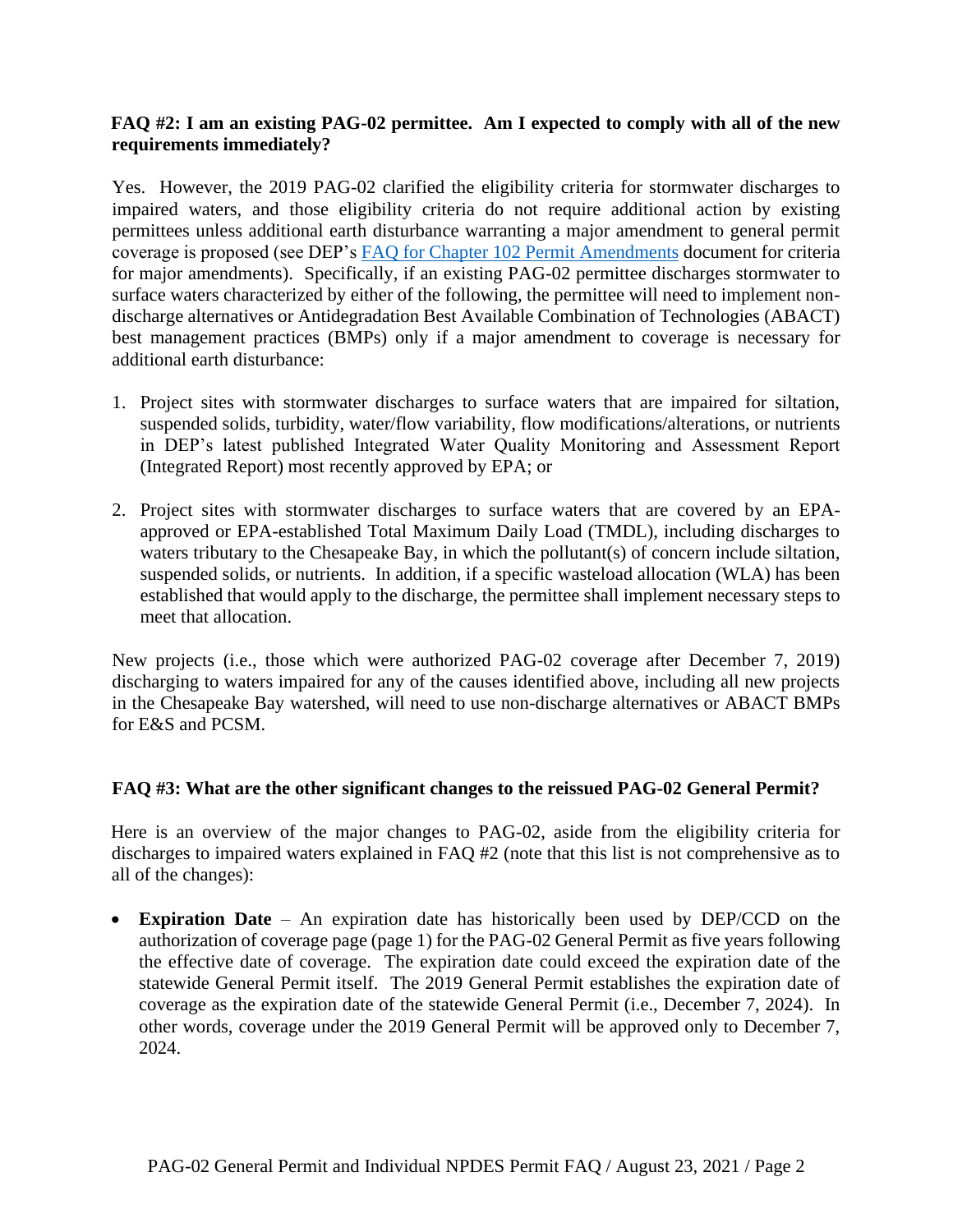If your PAG-02 coverage expires prior to December 7, 2024 and you plan to continue discharging after your coverage expiration date (i.e., the earth disturbance activity will not be complete or the project site will not be permanently stabilized or a Notice of Termination (NOT) will not be approved), you must submit a Notice of Intent (NOI) to renew your coverage, or otherwise submit an application for an individual NPDES permit, at least 180 days prior to the expiration date unless a later date is approved. If DEP/CCD approves your renewal NOI, the expiration date of renewed coverage will be December 7, 2024.

In the past, a permittee's coverage under PAG-02 would automatically continue under the reissued general permit. This will no longer be the case under the 2019 General Permit. DEP will provide further information on the method(s) by which coverage will be extended past December 7, 2024 closer to that date, by posting instructions on its website, providing notice in the *Pennsylvania Bulletin*, and conducting other outreach activities to make permittees aware.

- **General Permit Implementation** New requirements have been established to ensure on site personnel are aware of their responsibilities under the 2019 General Permit. The permittee and co-permittees must ensure that all site personnel responsible for 1) installation, maintenance, and repair of E&S and PCSM BMPs, 2) implementation of the Preparedness, Prevention, and Contingency (PPC) Plan, 3) application and storage of treatment chemicals, 4) conducting inspections, and 5) taking corrective actions understand the requirements of the General Permit. The permittee must maintain a log on-site of all individuals that were trained on the relevant parts of the General Permit and make this log available if requested by DEP/CCD and keep the associated plans on-site for review. The term "training" does not mean formal training, although formal training in a classroom or other setting could be done to satisfy this requirement. Training in this context broadly means the transfer of information, e.g., from permittee or general contractor to subcontractor, daily or weekly meetings, pre-construction meeting, etc.
- **Site Inspections** The 2019 General Permit clarifies the appropriate form that must be used for documenting visual site inspections, i.e., the [Visual Site Inspection Report](http://www.depgreenport.state.pa.us/elibrary/GetFolder?FolderID=2713) (3800-FM-BCW0271d), or equivalent, and the measurable rainfall that triggers a post-storm inspection (0.25 inch). The 2019 General Permit also requires visual site inspections in response to observed deficiencies with E&S and/or PCSM Plan implementation (i.e., corrective action inspections). Note that use of the Visual Site Inspection Report, or equivalent, must be implemented immediately.
- **Modules** For the 2019 General Permit, DEP is seeking to improve the efficiency and consistency of DEP and CCD completeness and technical reviews by requiring the use of [modules](http://www.depgreenport.state.pa.us/elibrary/GetFolder?FolderID=105480) as templates for the narrative components of E&S and PCSM Plans (i.e., E&S Module 1 and PCSM Module 2). Modules 1 and 2 must be submitted with all PAG-02 NOIs and individual permit applications for new projects. Module 3 (Antidegradation Analysis) and Module 4 (Riparian Buffers) may be required for individual permit applications only, where applicable. As discussed below, use of the modules is generally not required for NOIs and applications submitted for renewals and permit amendments.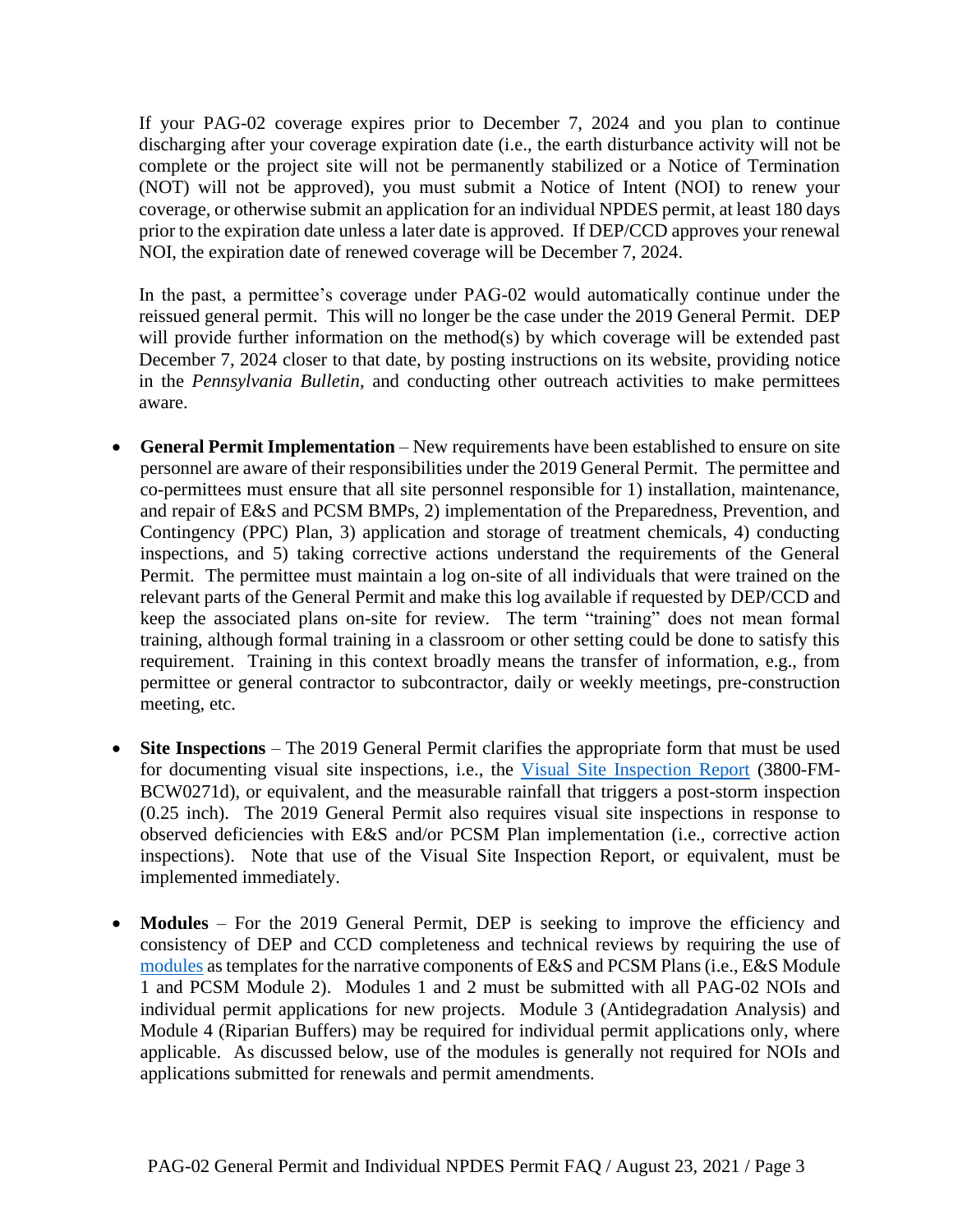- **Transfer and Co-Permittee Responsibilities** Minor changes were made for transferring General Permit coverage and adding co-permittees to the coverage. The Transferee/Co-Permittee Application form (3150-PM-BWEW0228) will no longer be used. Permittees seeking to transfer General Permit coverage will use the Application for NPDES/WQM Permit [Transfer form](http://www.depgreenport.state.pa.us/elibrary/GetFolder?FolderID=3665) (Transfer Application) (3800-PM-BCW0041b) and permittees seeking to add operators as co-permittees will use th[e Co-Permittee Acknowledgement Form for Chapter 102](http://www.depgreenport.state.pa.us/elibrary/GetFolder?FolderID=2713)  [Permits](http://www.depgreenport.state.pa.us/elibrary/GetFolder?FolderID=2713) (3800-FM-BCW0271a).
- **Proof of Instrument Recording** The 2017 General Permit required an instrument for PCSM BMPs meeting the requirements of  $\S$  102.8(m)(2) to be recorded with the recorder of deeds within 45 days of coverage approval, and required submission of proof of the recording with submission of the NOT. In addition to requiring proof upon submission of the NOT, the 2019 General Permit also requires proof upon submission of a Transfer Application. The [NPDES/WQM Transfer Application Instructions](http://www.depgreenport.state.pa.us/elibrary/GetFolder?FolderID=3665) have been updated to include a requirement that proof of instrument being recording for the long-term operation and maintenance plan associated with the PCSM Plan be provided with the transfer application. If not submitted the application is incomplete.
- **Water Quality Analysis** DEP is implementing a new procedure for the water quality analysis required by  $\S 102.8(g)(2)$  as contained in DEP's PCSM Spreadsheet and explained in the instructions document to the spreadsheet. Submission of the Quality Worksheet of the PCSM Spreadsheet is required with PAG-02 NOIs and individual permit applications. DEP's PCSM Spreadsheet is available on its E&S Resources website (visit [www.dep.pa.gov/](http://www.dep.pa.gov/%20constructionstormwater)  [constructionstormwater,](http://www.dep.pa.gov/%20constructionstormwater) select E&S Resources).
- **Soil Contamination** Under the 2017 General Permit, if the potential existed for toxic or hazardous pollutants in stormwater to be discharged from the site during construction, the applicant was not eligible for coverage. The issue typically arose in the context of known contaminated soils. The 2019 PAG-02 NOI Instructions clarify the criteria concerning soil contamination by specifying that if medium-specific concentrations in 25 Pa. Code Chapter 250 are exceeded, the project is not eligible unless a site-specific cleanup standard has been met under Act 2 or other program or evidence of naturally occurring soil contamination or widespread atmospheric deposition is provided.

#### **FAQ #4: If I submitted a PAG-02 NOI or Individual Permit Application prior to the effective date of the 2019 PAG-02 General Permit, but it wasn't acted on by the effective date of the General Permit, do I need to submit new NOI or application forms?**

No. DEP/CCD will review project information using the forms that were submitted. After action is taken on the NOI or application, if there are any changes proposed, the latest forms must be used, except for major or minor amendments. Examples:

- A permit transfer is desired the appropriate [transfer application](http://www.depgreenport.state.pa.us/elibrary/GetFolder?FolderID=3665) must be submitted.
- An operator will be added to permit coverage as a co-permittee the  $Co-Permitte$ Acknowledgement [Form for Chapter 102 Permits](http://www.depgreenport.state.pa.us/elibrary/GetFolder?FolderID=2713) must be submitted.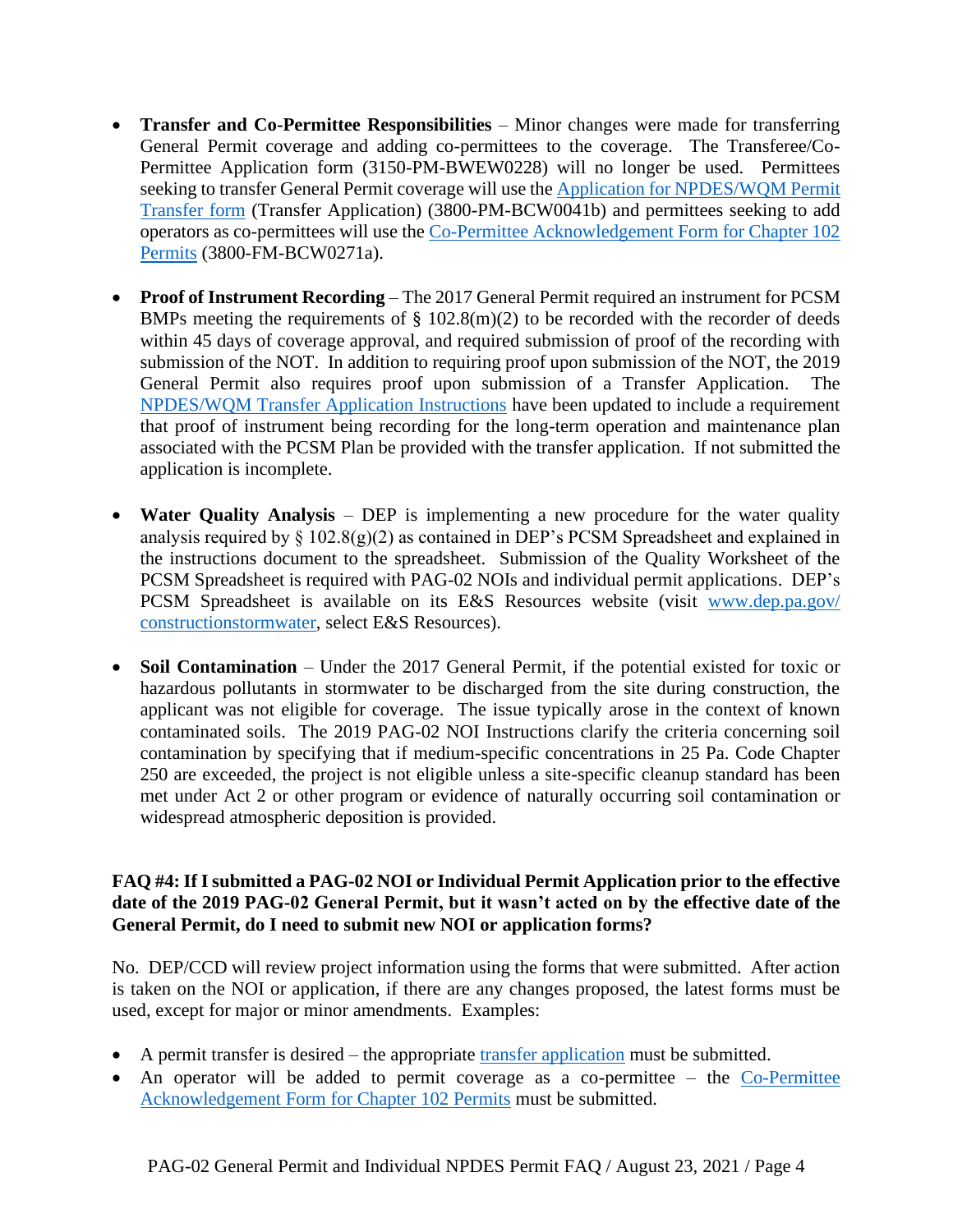• Construction will not be completed by the expiration date and a renewal NOI or application will need to be submitted – the latest PAG-02 NOI or individual permit application must be submitted (although not all of the components of a full NOI/application package need to be submitted for a renewal).

## **Use of Non-Discharge Alternatives or ABACT BMPs**

#### **FAQ #5: My project is located in the Chesapeake Bay watershed and I submitted my NOI for PAG-02 coverage prior to the expiration date of the 2017 PAG-02 General Permit, but authorization did not or will not occur until after December 7, 2019. Do I need to implement non-discharge alternatives or ABACT BMPs?**

Yes. If coverage under the 2017 PAG-02 General Permit was not approved prior to its expiration, DEP/CCD will reexamine eligibility of all projects under the 2019 PAG-02 General Permit. This includes discharges to impaired waters, including the Chesapeake Bay watershed, which will require non-discharge alternatives or ABACT BMPs.

**FAQ #6: My project is located in the Chesapeake Bay watershed but there will be no direct discharges to local impaired waters. I prefer not to use non-discharge alternatives or ABACT BMPs. Can I opt to apply for an individual permit to avoid needing to use nondischarge alternatives or ABACT BMPs?**

Yes. The individual permit application prompts the use of non-discharge alternatives or ABACT BMPs when stormwater from project sites will discharge directly to waters impaired for siltation, suspended solids, turbidity, water/flow variability, flow modification/alterations, or nutrients, although an applicant may propose alternatives that meet all regulatory requirements. If using non-discharge alternatives or ABACT BMPs, the applicant must complete [Antidegradation](http://www.depgreenport.state.pa.us/elibrary/GetFolder?FolderID=105480)  [Analysis Module 3](http://www.depgreenport.state.pa.us/elibrary/GetFolder?FolderID=105480) (3800-PM-BCW0406c). However, unlike PAG-02, the individual permit application does not prompt the use of non-discharge alternatives or ABACT BMPs when the discharge is to waters covered by an EPA-approved or established TMDL such as the Chesapeake Bay watershed.

**Example 6.1** – A project needs an individual NPDES permit because stormwater will discharge directly to a surface water with an existing use of HQ-CWF following conveyance through private storm sewers. The project is located in the Chesapeake Bay watershed and is also part of a sub-watershed that has an EPA-approved TMDL for abandoned mine drainage and siltation. There is no wasteload allocation (WLA) in the TMDL for the project's discharges. The surface water receiving the discharges is attaining its uses (i.e., is not impaired). Module 3 will need to be completed to address discharges to special protection waters (i.e., in this case HQ-CWF). Module 3 would not need to be completed for impaired waters.

**NOTE 6.1** – If discharges are to waters with existing or designated uses of High Quality Waters (HQ) or Exceptional Value Waters (EV), an antidegradation analysis must be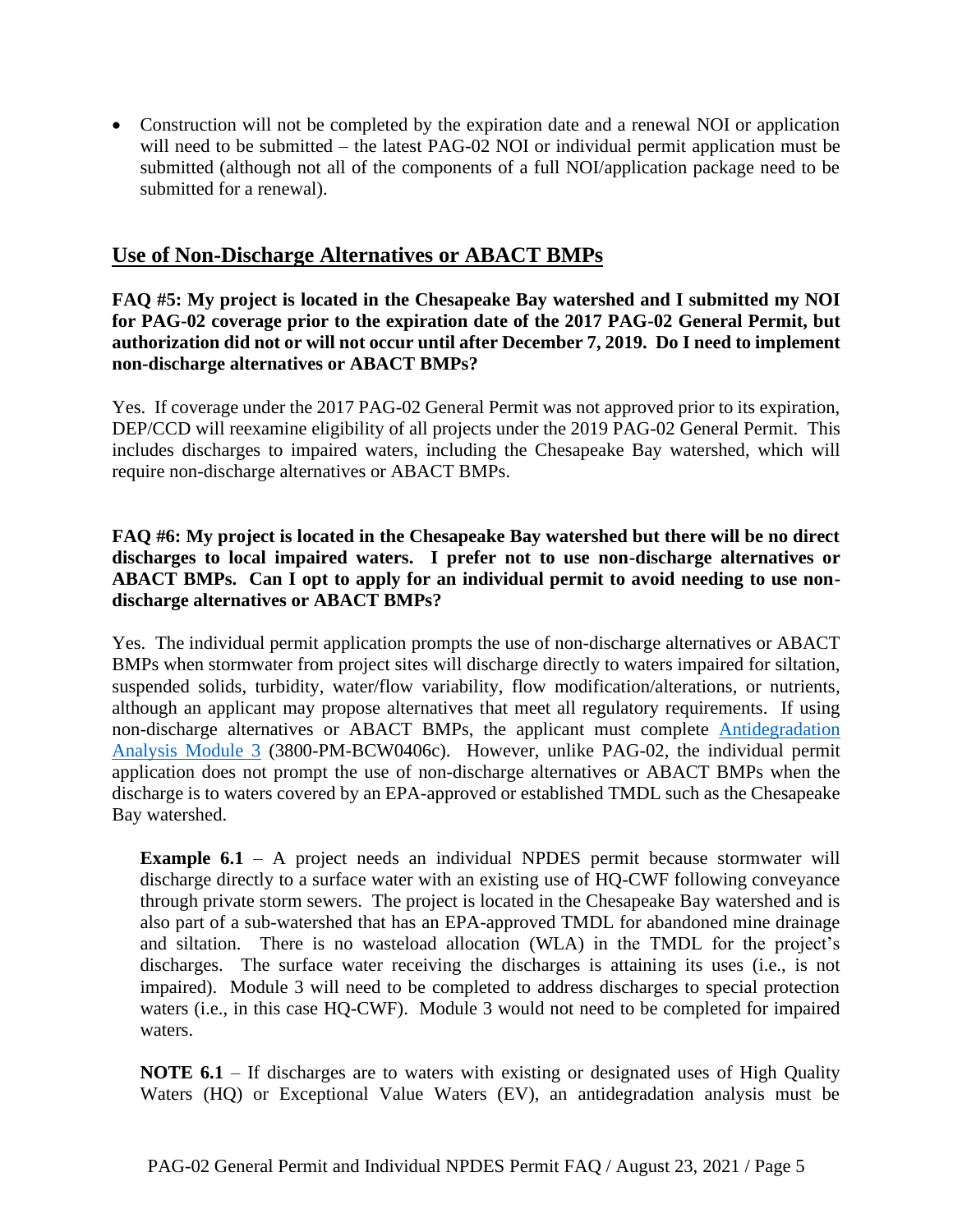completed and recorded on Module 3. An antidegradation analysis requires that an applicant first evaluate non-discharge alternatives and only if such alternatives are considered not to be environmentally sound and cost effective can the applicant select ABACT BMPs. For direct discharges to waters impaired for siltation, suspended solids, turbidity, water/flow variability, flow modifications/alterations, or nutrients, which do not have existing or designated uses of HQ or EV, PAG-02 or individual permit applicants may select either non-discharge alternatives or ABACT BMPs (i.e., you do not need to demonstrate that non-discharge alternatives are not environmentally sound and cost effective).

**NOTE 6.2** – If there is a WLA specified in a TMDL for your project, then regardless of whether the project qualifies for PAG-02 or will seek an individual permit, you will need to demonstrate how the WLA will be achieved as part of the NOI or application. For example, if a TMDL provides for a maximum sediment load of 100 lbs/day, you will need to demonstrate through appropriate modeling and/or calculations that discharges from your project site both during and following construction will not exceed 100 lbs/day.

#### **FAQ #7: How do I determine whether my project will need to use non-discharge alternatives or ABACT BMPs?**

First, evaluate the existing and designated uses of the surface water that will directly receive discharges from your project site. If discharges will be conveyed by storm sewers such as a municipal separate storm sewer system (MS4) or privately-owned sewers, you must determine the uses of the ultimate receiving waters for those sewers. Recommendations for determining these uses are:

- You can use DEP's [eMapPA](http://www.depgis.state.pa.us/emappa/) application to determine existing and designated uses. Zoom in to your project site on the map, select "Regulated Facilities and Related Information", "Streams and Water Resources", "Water Quality", and then the "Existing Use Streams" layer (Figure 7.1). If your receiving waters are not highlighted in one of the colors shown in the legend, the waters do not have an existing use that differs from its designated use. To reveal designated uses, de-select the "Existing Use Streams" sub-layer and select the "Designated Use Streams" sub-layer (Figure 7.2). To verify the use, you can select the Identify tool and click on the surface water. The use will be listed next to the "Map Symbology" and "Use Description" identifiers (Figure 7.3).
- You can visit DEP's [Statewide Existing Use Classifications website](https://www.dep.pa.gov/Business/Water/CleanWater/WaterQuality/StreamRedesignations/Pages/Statewide-Existing-Use-Classifications.aspx) to determine whether your receiving waters have an existing use that differs from its designated use. If your receiving waters aren't identified there, there is no existing use different from designated use.
- You can review Section 93.9 of [25 Pa. Code Chapter 93](http://www.pacodeandbulletin.gov/Display/pacode?file=/secure/pacode/data/025/chapter93/chap93toc.html&d=) for designated uses.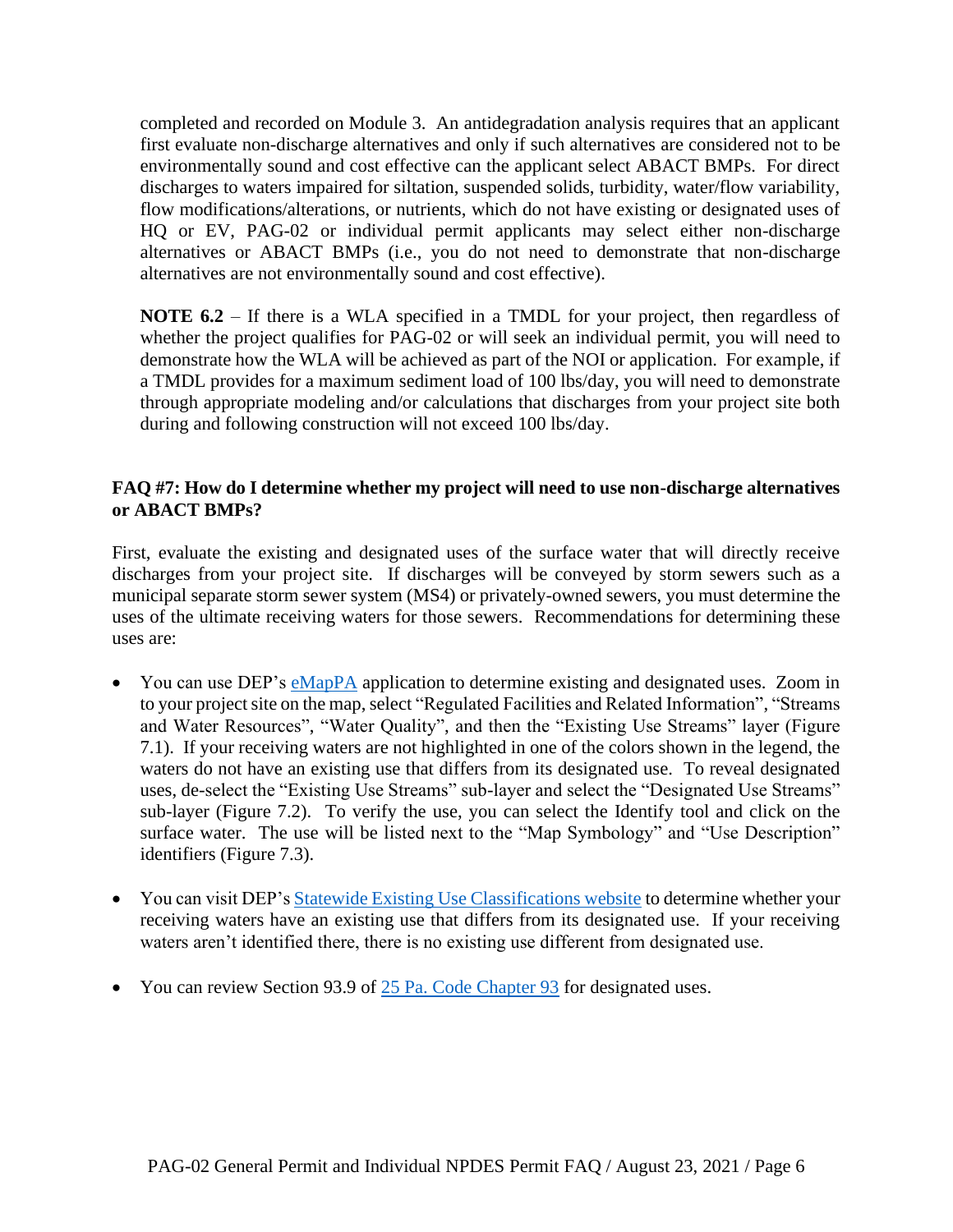

**Figure 7.1 – Use of eMAP to Identify Existing Uses of Surface Waters.**

If these sources reveal that surface waters receiving discharges from your project site are HQ or EV, you will need to submit an individual permit application and complete an antidegradation analysis using Module 3. In that circumstance, the implementation of non-discharge alternatives is required unless determined to be not environmentally sound and cost effective, in which case ABACT BMPs will need to be implemented.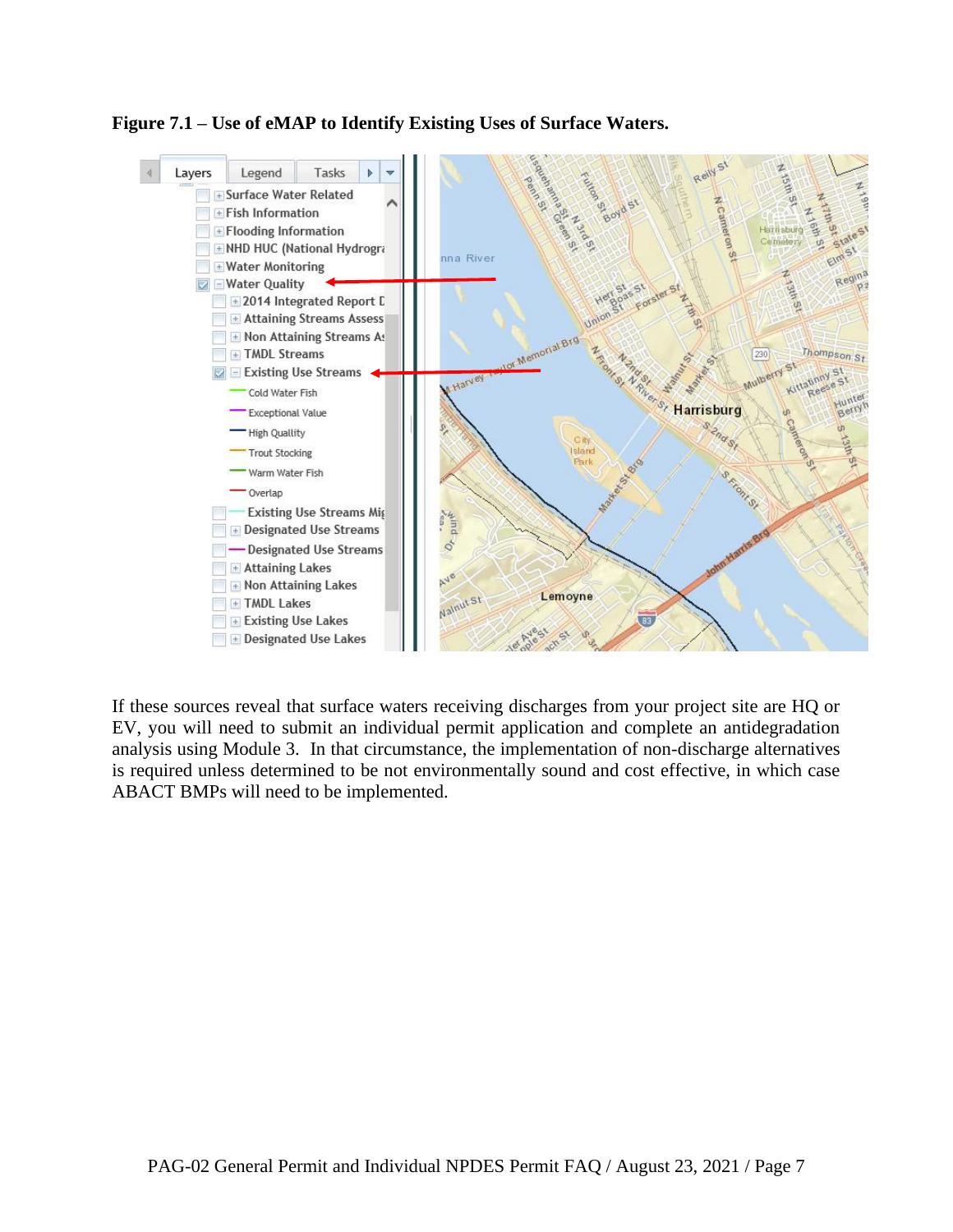## **Figure 7.2 – Use of eMAP to Identify Designated Uses of Surface Waters.**

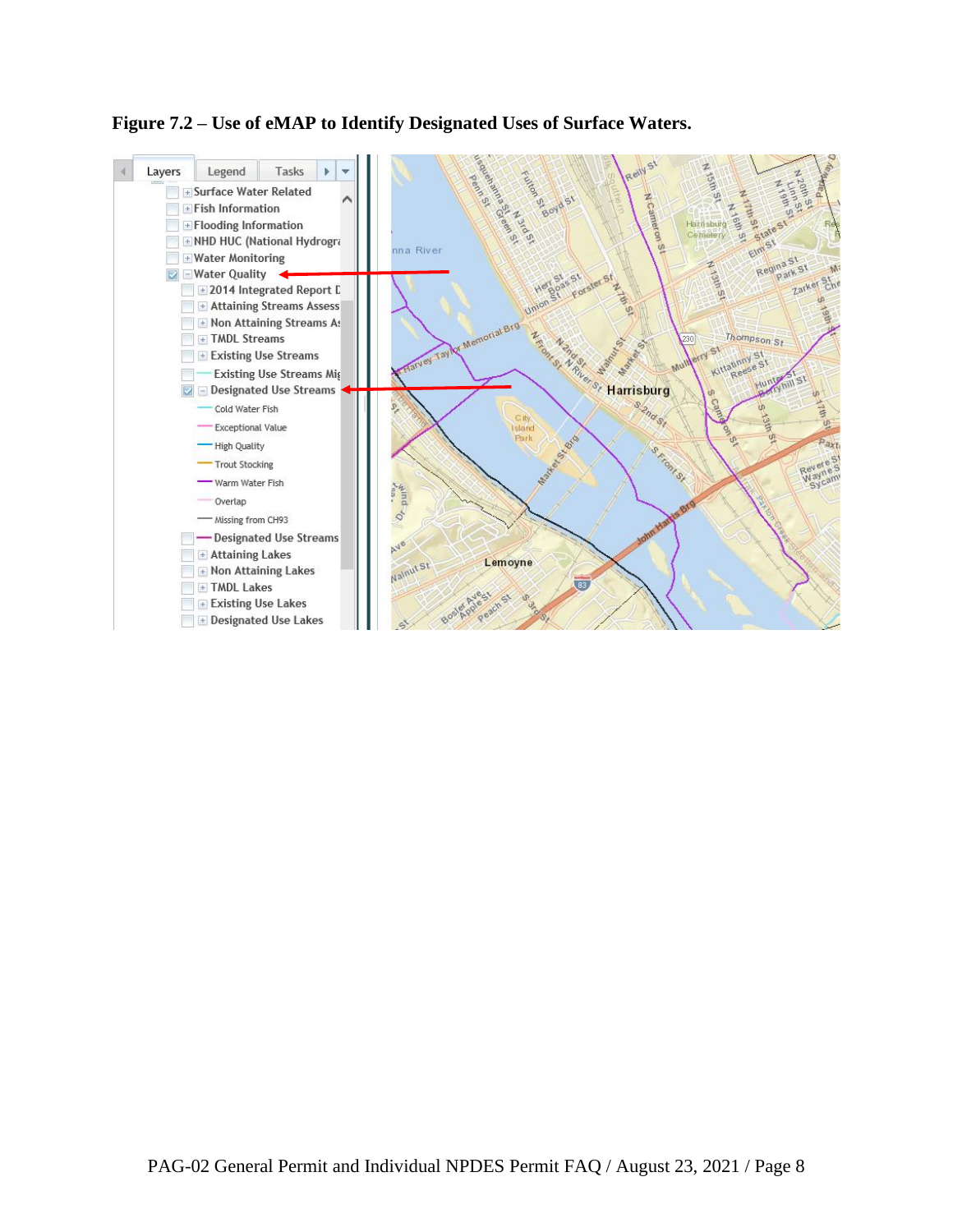

**Figure 7.3 – Use of eMAP Identify Tool to Verify Existing and Designated Uses.**

Second, determine whether your receiving waters are impaired for siltation, suspended solids, turbidity, water/flow variability, flow modification/alterations, or nutrients. Recommendations include:

• eMAP – Select "Water Quality" and "Non Attaining Stream Assessments" (Figure 7.4). If your receiving waters are shown in red, the waters are impaired. Next click on the Identify tool and then your water. Check the information reported for "Source Causes." If one or more causes are siltation, suspended solids, turbidity, water/flow variability, flow modifications /alterations, or nutrients, a non-discharge alternative or ABACT BMPs would be required. In the example shown in Figure 7.5, note that "TOTAL SUSPENDED SOLIDS" is identical to "suspended solids."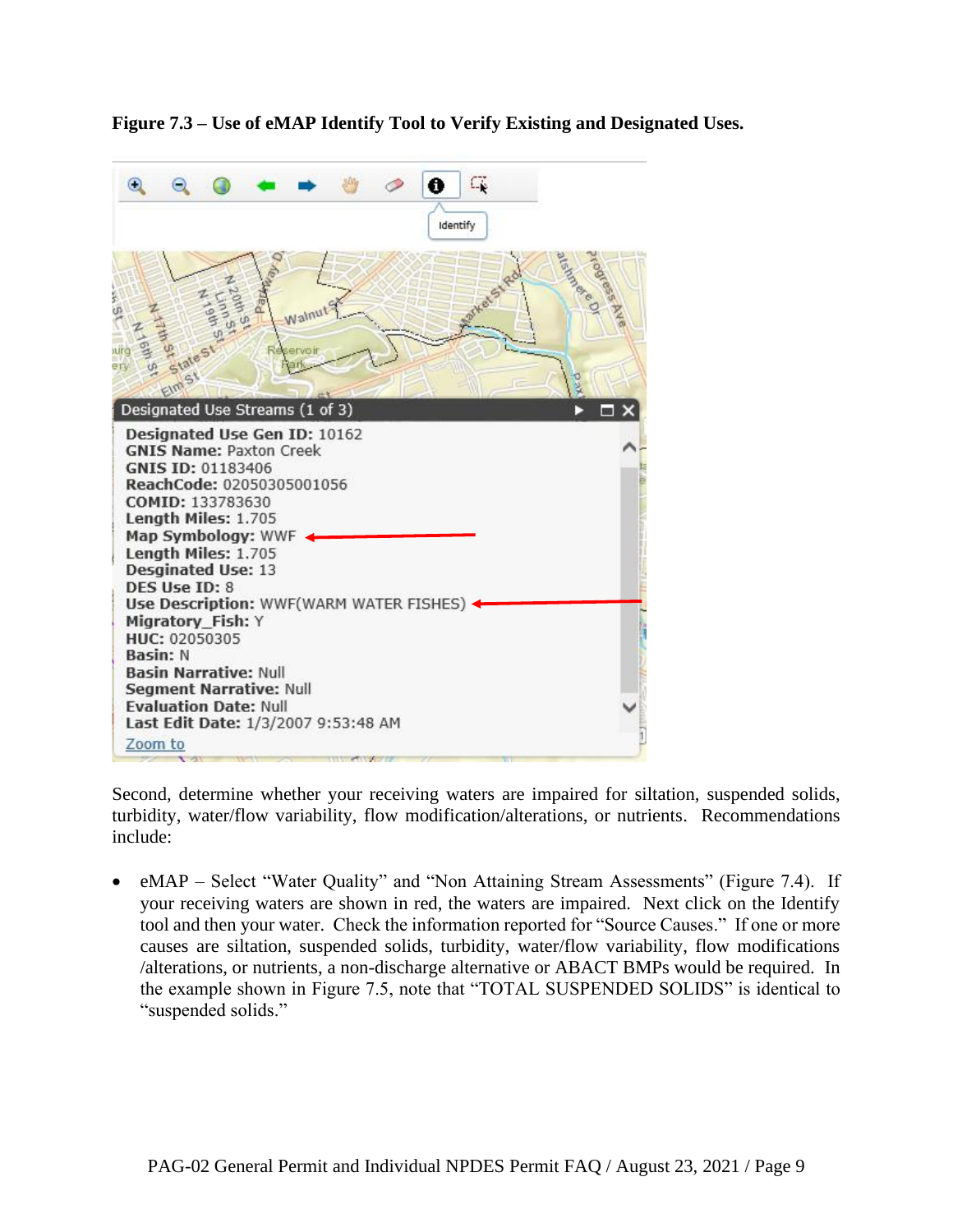#### **Figure 7.4 – Use of eMAP to Evaluate Impairment Status of Surface Waters.**



**Figure 7.5 – Use of eMAP Identify Tool to Determine Cause of Impairment.**

| Non Attaining Streams Assessments (1 of 4)                |
|-----------------------------------------------------------|
| <b>Assessment Unit ID: 15501</b>                          |
| <b>GNIS Name: Paxton Creek</b>                            |
| GNIS ID: 01183406                                         |
| <b>Assessed Use: Aquatic Life</b>                         |
| <b>Attain Use: Impaired</b>                               |
| Source Cause: COMBINED SEWER OVERFLOWS - BIOCHEMICAL      |
| OXYGEN DEMAND (BOD) ; URBAN RUNOFF/STORM SEWERS - TOTAL   |
| SUSPENDED SOLIDS (TSS) ; URBAN RUNOFF/STORM SEWERS - FLOW |
| REGIME MODIFICATION ; URBAN RUNOFF/STORM SEWERS - HABITAT |
| <b>ALTERATIONS</b>                                        |
| <b>Attained: N</b>                                        |
| ReachCode: 02050305001056                                 |
| <b>COMID: 133783632</b>                                   |
| <b>Length Miles: 1.197088</b>                             |
| HUC: 02050305                                             |
| <b>Map Symbology:</b>                                     |
| Date Created: 12/29/2009 11:42:00 AM                      |
| Zoom to                                                   |

Third, for applicants seeking PAG-02 coverage only, determine whether there is an EPA-approved or established TMDL that covers the surface waters that will receive discharges from your project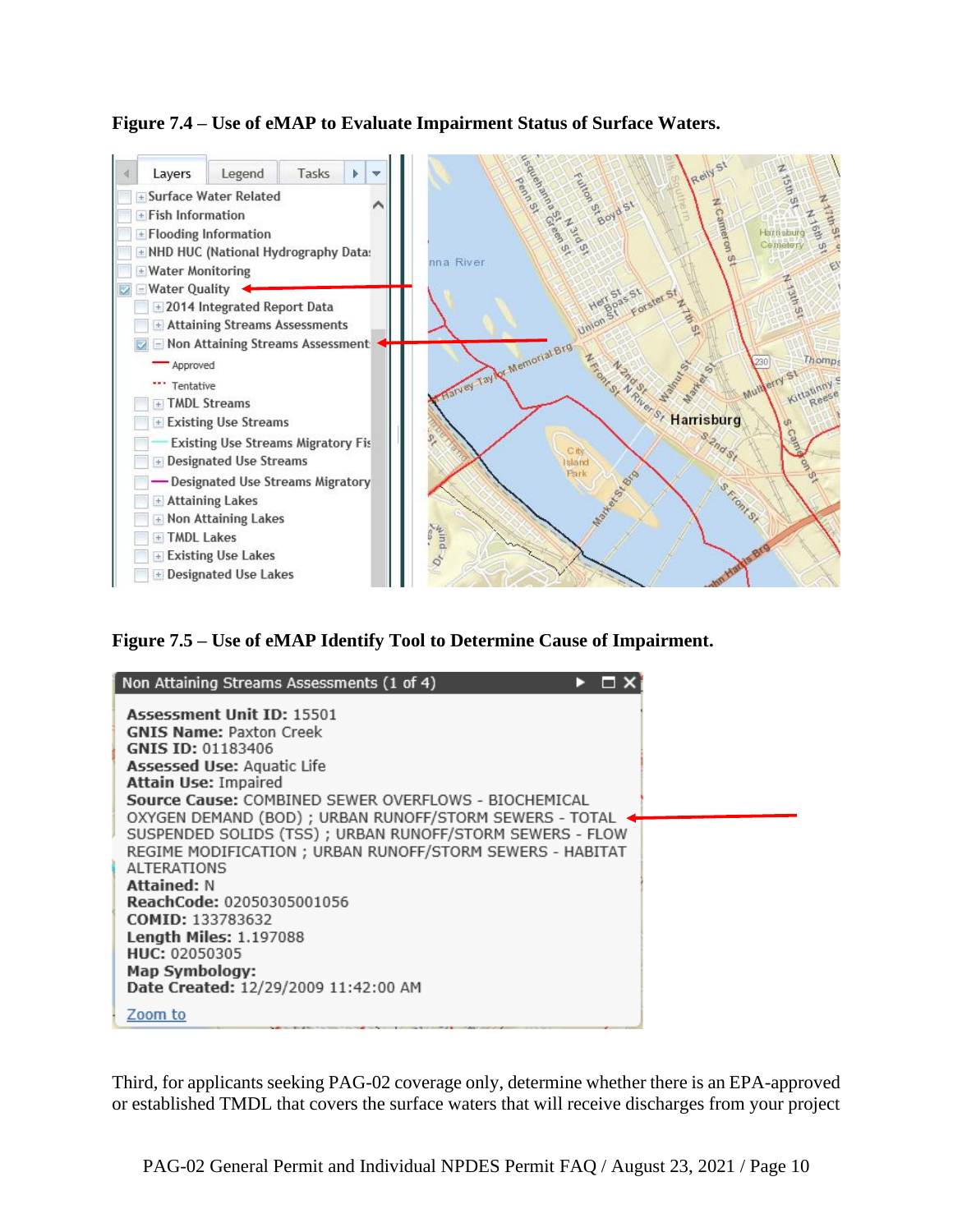site. If you are in the Chesapeake Bay watershed, there is a TMDL that covers your receiving waters, and therefore non-discharge alternatives or ABACT BMPs must be used. If you are not sure whether or not your project discharges to waters that flow to the Chesapeake Bay, you can use eMAP by selecting "Surface Water Related" and "PA Water Plan" and using the Identify tool (Figure 7.6). If the Watershed\_ID lists the watershed as being in the range of 04 through 13, the waters discharge to the Chesapeake Bay.



**Figure 7.6 – Use of eMAP to Identify Watershed ID.**

For PAG-02 projects outside of the Chesapeake Bay watershed, to determine the applicability of TMDLs the following recommendations apply:

- eMAP Select "Water Quality" and "TMDL Streams" to see whether a Final TMDL applies to your receiving waters. Use the Identify tool to see the Cause (Figure 7.7). If the Cause includes siltation, suspended solids or nutrients, non-discharge alternatives or ABACT BMPs will be required.
- [DEP's TMDL website](https://www.ahs.dep.pa.gov/TMDL/) use the search tool to determine whether an EPA-approved or established TMDL exists that covers the surface water. If yes, review the TMDL to determine whether the causes identified in the TMDL include siltation, suspended solids or nutrients.

**NOTE 7.1** – The term "nutrients" includes Total Phosphorus and Total Nitrogen. If either of these pollutants or both are identified as a cause of impairment in lieu of "nutrients", the effect is the same as if the cause is listed as "nutrients."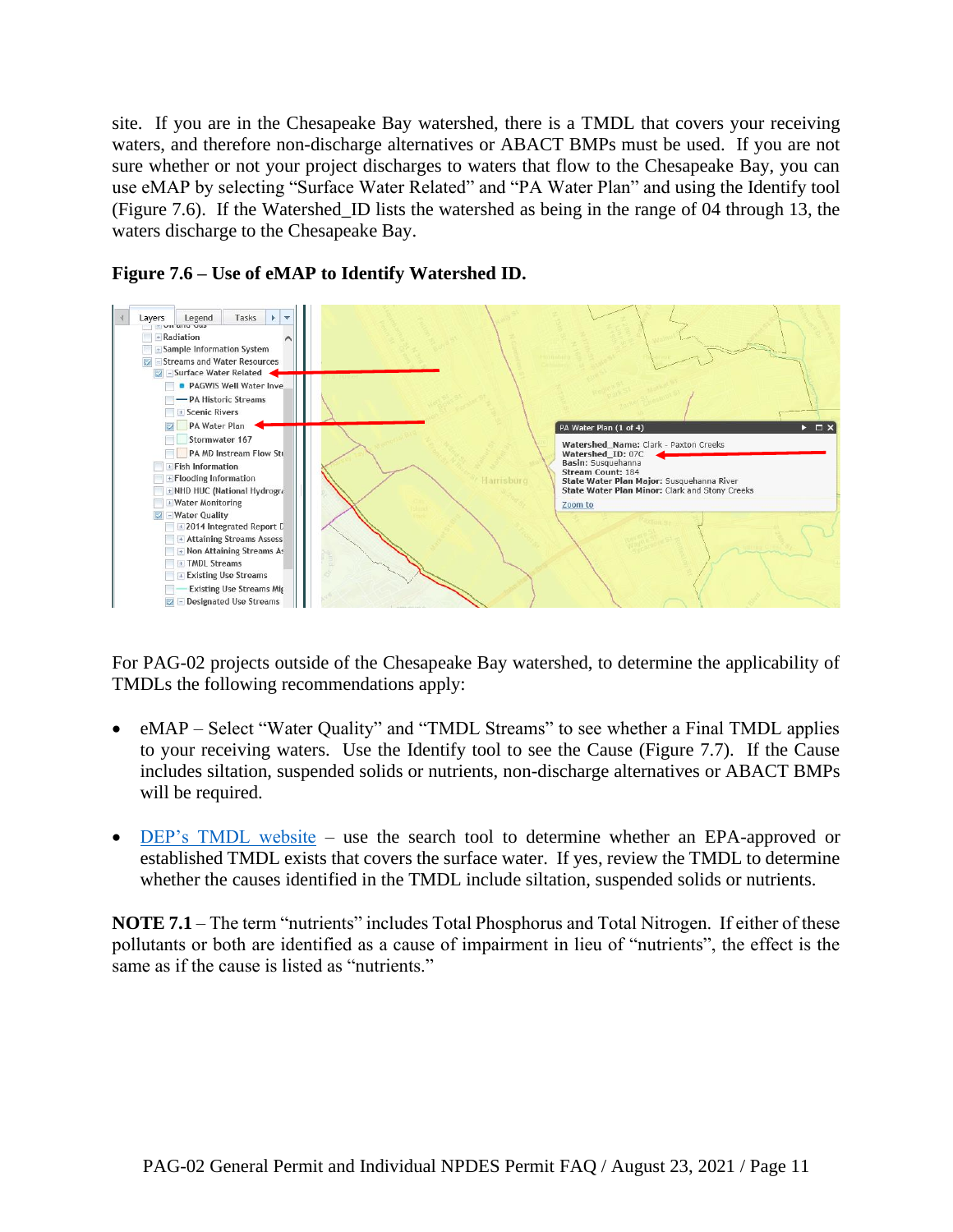



#### **FAQ #8: My project will need to use non-discharge alternatives or ABACT BMPs due to discharges to impaired waters. What forms do I need to complete?**

If you are applying for PAG-02 coverage, you will need to identify the post-construction discharge points that will release stormwater to impaired surface waters in Question 6 of the Stormwater Discharge Information section of the PAG-02 NOI (3800-PM-BCW0405b) along with a description of the E&S and PCSM BMPs that will be used to satisfy the requirement to use nondischarge alternatives or ABACT BMPs. The selected non-discharge alternatives or ABACT BMPs must be reflected on E&S and PCSM Plan Drawings.

If you are applying for an individual NPDES permit, you will need to complete Module 3, unless alternatives to non-discharge alternatives or ABACT BMPs are proposed that will satisfy regulatory requirements related to impaired waters. However, if you are completing Module 3 only because of impaired waters (i.e., your project will not discharge to special protection waters), you can omit responses to questions that ask you to explain the rationale for non-selection of nondischarge alternatives, since you are not required to evaluate non-discharge alternatives first before selecting ABACT BMPs.

**FAQ #9: My project will need to use non-discharge alternatives or ABACT BMPs due to discharges to impaired waters. How do I determine which non-discharge alternatives or ABACT BMPs can be used?**

• **Non-Discharge Alternatives** – DEP's [Erosion and Sediment Pollution Control Program](http://www.depgreenport.state.pa.us/elibrary/GetDocument?docId=7700&DocName=EROSION%20AND%20SEDIMENT%20POLLUTION%20CONTROL%20PROGRAM%20MANUAL.PDF%20%20%3Cspan%20style%3D%22color%3Agreen%3B%22%3E%3C%2Fspan%3E%20%3Cspan%20style%3D%22color%3Ablue%3B%22%3E%3C%2Fspan%3E)  [Manual](http://www.depgreenport.state.pa.us/elibrary/GetDocument?docId=7700&DocName=EROSION%20AND%20SEDIMENT%20POLLUTION%20CONTROL%20PROGRAM%20MANUAL.PDF%20%20%3Cspan%20style%3D%22color%3Agreen%3B%22%3E%3C%2Fspan%3E%20%3Cspan%20style%3D%22color%3Ablue%3B%22%3E%3C%2Fspan%3E) (E&S Manual) (363-2134-008) identifies some non-discharge alternatives for E&S Plans, which are also identified in the Antidegradation – E&S Plan section of Module 3. The Antidegradation – PCSM Plan section of Module 3 identifies BMPs that may qualify as non-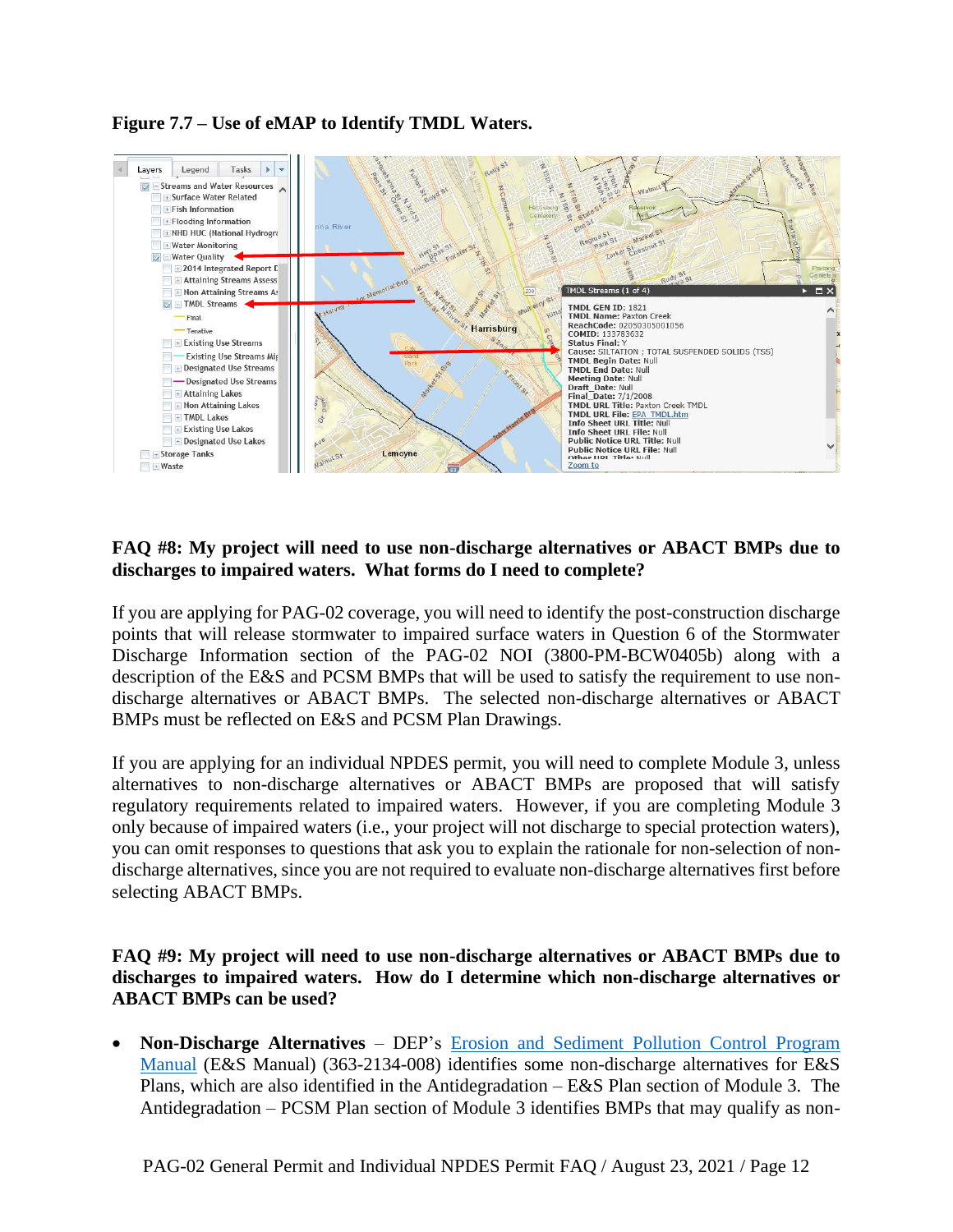discharge alternatives for PCSM. Other options may be considered and used. Any single BMP or combination of BMPs that will individually or collectively eliminate the net change in stormwater volume, rate, and quality (pollutant loading) for storm events up to and including the 2-year/24-hour storm qualifies as a non-discharge alternative.

• **ABACT BMPs** – During construction, any BMP identified as ABACT (either HQ or EV) in DEP's E&S Manual or on DEP's [list of approved alternative E&S BMPs](http://files.dep.state.pa.us/Water/BPNPSM/StormwaterManagement/ConstructionStormwater/Reviewed_Alternative_BMPs.pdf) may be used. For PCSM, any single BMP or combination of BMPs that will individually or collectively manage the net change in stormwater volume, rate, and quality (pollutant loading) for storm events up to and including the 2-year/24-hour storm qualifies as an ABACT BMP, including PCSM BMPs using the Managed Release Concept (MRC).

**NOTE 9.1** – Non-discharge or ABACT BMPs must be selected for both E&S and PCSM Plans when there are discharges to impaired waters.

#### **FAQ #10: I have determined that my project must use non-discharge alternatives or ABACT BMPs. Do these alternatives or BMPs need to be implemented site-wide or can they be implemented in certain areas of the site?**

In general, the non-discharge alternatives or ABACT BMPs need to be implemented site-wide. This applies to non-discharge alternatives or ABACT BMPs implemented for both special protection waters and for impaired waters. For example, if a construction site has two entrances both would need to be rock construction entrances with wash racks (or an equivalent ABACT BMP). An applicant would not be able to use a rock construction entrance without wash racks for the site unless that area of the site drained to non-special protection or non-impaired waters. Similarly, perimeter E&S BMPs would need to be considered ABACT BMPs if the BMPs will treat stormwater from drainage areas of special protection or impaired waters.

However, for PCSM, not all site-wide stormwater must be treated by non-discharge alternatives or ABACT BMPs. If the net change up to and including the 2-year/24-hour storm for volume, rate, and quality is eliminated or managed through BMPs elsewhere on-site, there may be undetained areas in which stormwater is not treated by BMPs and regulatory requirements could be satisfied.

#### **FAQ #11: The E&S Plan for my project will need to use ABACT BMPs due to discharges to impaired waters. How do I determine how many ABACT BMPs I will need to use within my E&S Plan?**

In general, discharges to impaired surface waters from construction activities must be managed by ABACT BMPs prior to leaving the project site. At a minimum, all perimeter controls, pumped water filtering devices, and construction entrances should be rated as ABACT. Sites that are proposing sediment basins, sediment traps and temporary channels that discharge directly to surface waters should also be designed to ABACT standards. ABACT BMPs are summarized on pages 344, 345 and 346 of the E&S Manual and described in detail throughout the manual.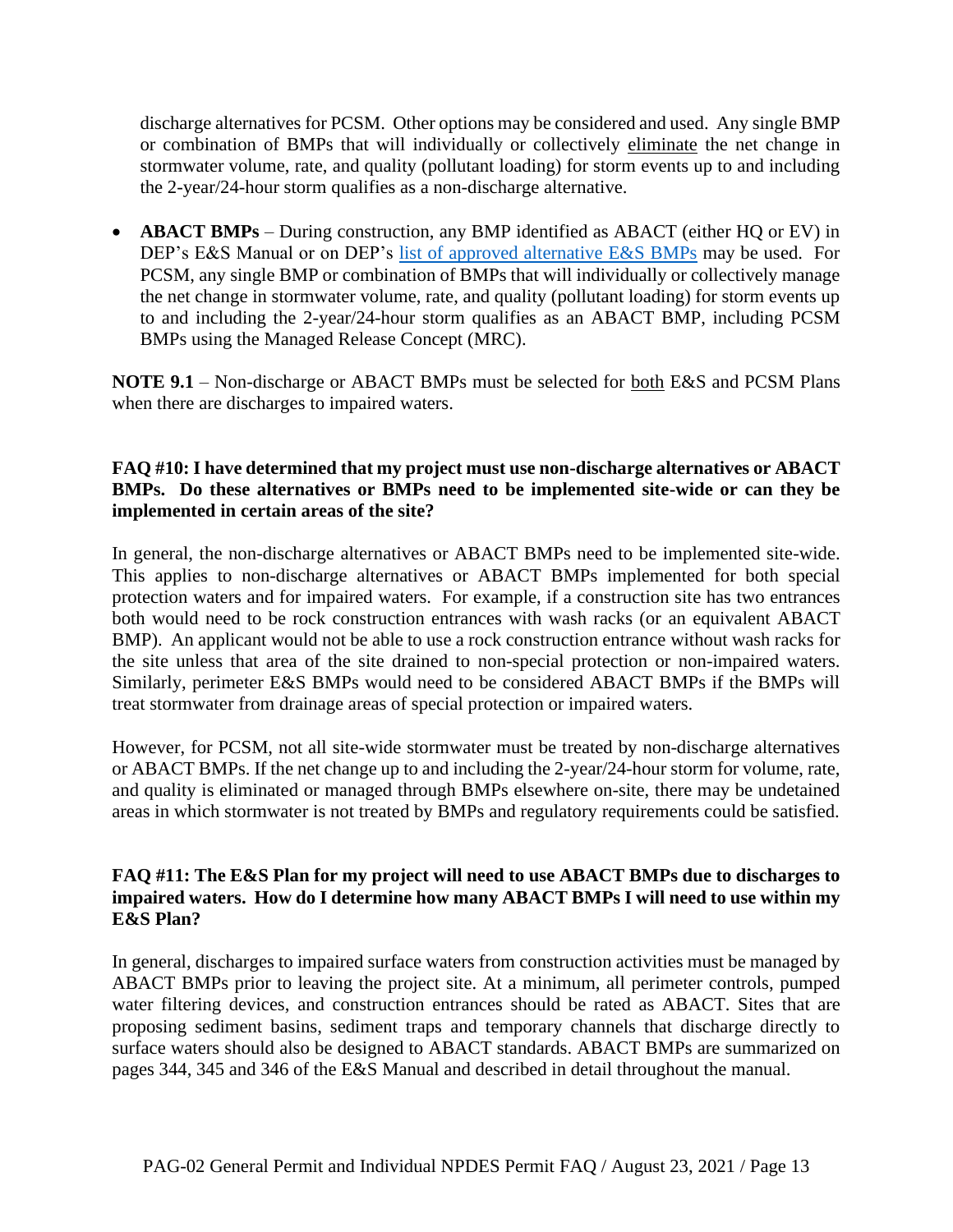#### **FAQ #12: Is a Managed Release Concept (MRC) BMP a non-discharge alternative or an ABACT BMP?**

An MRC BMP is identified as an ABACT BMP. Please refer to the [MRC White Paper](http://files.dep.state.pa.us/Water/BPNPSM/StormwaterManagement/ConstructionStormwater/Managed_Release_Concept.pdf) and MRC Design Standard #13. An MRC BMP is not individually a non-discharge alternative but could be considered part of a non-discharge alternative if used in conjunction with other BMPs to achieve the non-discharge alternative definition (i.e., elimination of the net change in volume, rate and water quality up to the 2-year/24-hour storm event).

## **Permit Amendments**

Please refer to DEP's [FAQ for Chapter 102 Permit Amendments](http://files.dep.state.pa.us/Water/BPNPSM/StormwaterManagement/ConstructionStormwater/Chapter_102_Permit_Amendments_FAQ.pdf) document for additional information.

#### **FAQ #13: What if I have PAG-02 coverage or an individual permit and need to make a change – do I need to fill out the latest NOI or application?**

• If the original approved NOI or application was submitted using the latest PAG-02 NOI (3800-PM-BCW0405, revised 12/2019 or later) or individual permit application (3800-PM-BCW0408, revised 12/2019 or later) forms, the permittee should submit any requests for **major amendments** using the same forms. The NOI or application package should be submitted in its entirety (see NOTE 12.1 below). The appropriate box on page 1 for major amendment should be checked, and any information in the NOI or application package (including but not limited to modules and drawings) should be updated, where appropriate, and highlighted in bold text or other means of identification for the benefit of DEP/CCD staff. In addition, all changes should be described in the Project Description field of the NOI or application.

**NOTE 13.1** – New PNDI receipts and new [County and Municipal Notification Forms](http://www.depgreenport.state.pa.us/elibrary/GetFolder?FolderID=2713) (3800- FM-BCW0271b and c) are required for a major amendment if there will be increases to the earth disturbance area. The PNDI receipt and notification forms should cover the additional earth disturbance area.

- If the original approved NOI or application was submitted using the latest PAG-02 NOI or individual permit application forms, the permittee should submit any requests for **minor amendments** on the same forms. The appropriate box on page 1 for minor amendment should be checked, and the General Information, Applicant Information (PAG-02 only), Eligibility Information (PAG-02 only), Compliance History, and Certification sections must be completed, at a minimum. In addition, any other information in the NOI or application (including but not limited to modules and drawings) must be submitted when revisions have been made.
- If the original approved NOI or application was submitted using an earlier version of the PAG-02 NOI or individual permit application (i.e., revision date prior to 12/2019), the permittee can submit requests for major or minor amendments on the same forms, or the permittee may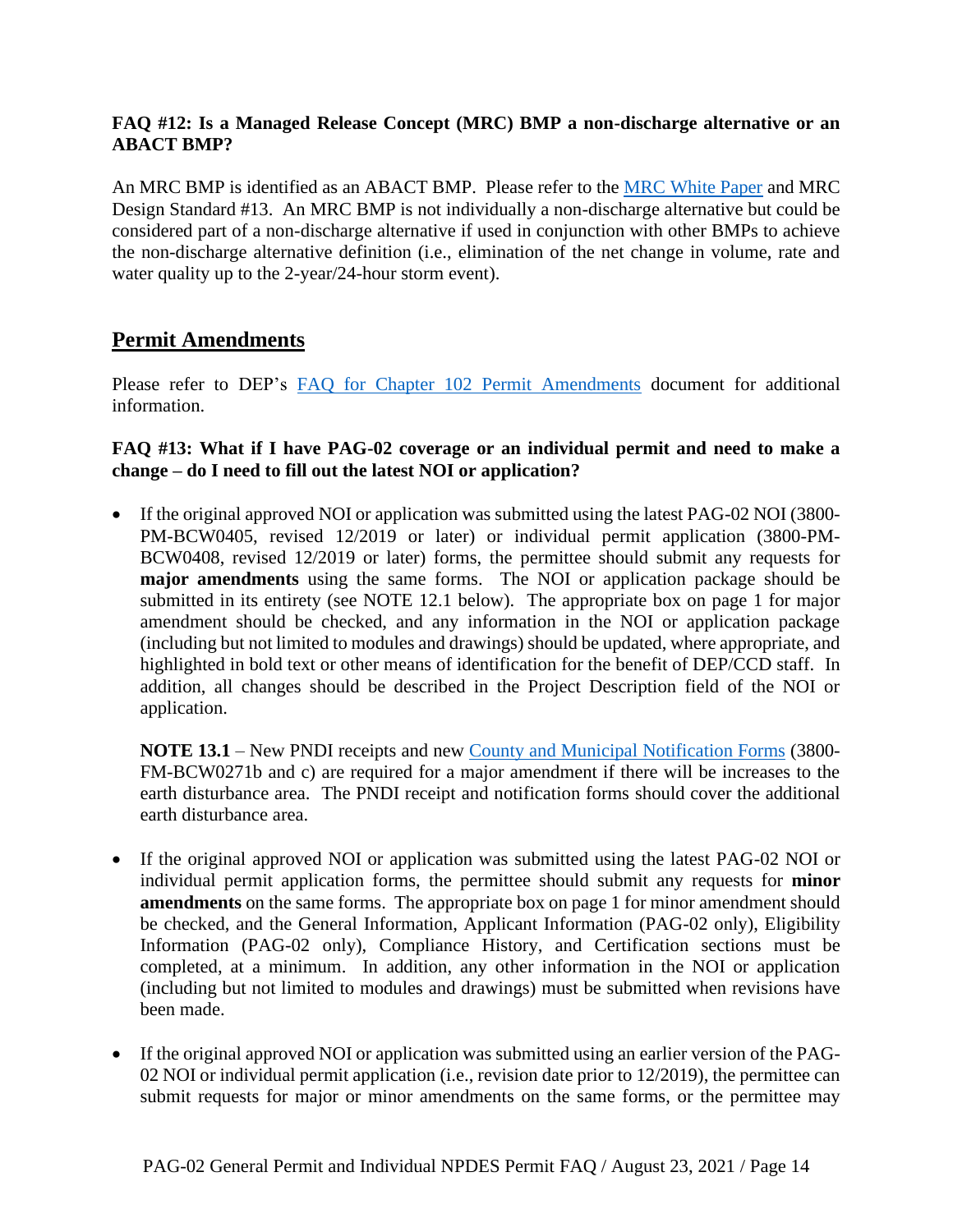submit the requests using the latest forms as described above. Anytime a previously submitted NOI or application is updated for an amendment request, the information that has changed should be highlighted in bold text or other means of identification for the benefit of DEP/CCD staff.

**NOTE 13.2** – As described above, the use of "same forms" includes the NOI/application and PCSM Worksheets.

#### **FAQ #14: If I am looking to make a change to my project and need to amend my permit, do I need to complete the new modules and PCSM Spreadsheet?**

No, unless you have previously submitted the modules and printouts of the spreadsheet for original approval of coverage or permit issuance, in which case the modules and/or spreadsheet would need to be completed to reflect the changes. If the modules and spreadsheet were not used to obtain permit coverage originally, they do not need to be prepared for amendments. The modules and spreadsheet must be completed for all new projects and for all amendments where the original NOI or application included the modules and spreadsheet.

## **Completing the NOI/Application**

### **FAQ #15: Are the PCSM worksheets in the Stormwater BMP Manual and prior NOI/application no longer required?**

These worksheets are only required in one instance – where Riparian Buffer Module 4 is required due to the location of a project site within 150 feet of a perennial or intermittent river, stream, creek, lake, pond, or reservoir that is designated as High Quality Waters (HQ) or Exceptional Value Waters (EV), and in lieu of protecting, converting or establishing a riparian buffer, the applicant elects to conduct an equivalency demonstration in accordance with current DEP guidance. In such cases Worksheets 12 and 13 from DEP's [Pennsylvania Stormwater BMP](http://www.depgreenport.state.pa.us/elibrary/GetFolder?FolderID=4673)  [Manual](http://www.depgreenport.state.pa.us/elibrary/GetFolder?FolderID=4673) (BMP Manual) (363-0300-002) and Worksheets 14 and 15 from DEP's Riparian Buffer [or Riparian Forest Buffer Equivalency Demonstration](http://www.depgreenport.state.pa.us/elibrary/GetDocument?docId=7956&DocName=RIPARIAN%20BUFFER%20OR%20RIPARIAN%20FOREST%20BUFFER%20EQUIVALENCY%20DEMONSTRATION.PDF%20%20%3Cspan%20style%3D%22color%3Agreen%3B%22%3EINTERIM%20FINAL%20GUIDANCE%3C%2Fspan%3E%20%3Cspan%20style%3D%22color%3Ablue%3B%22%3E%3C%2Fspan%3E) (310-2135-002) guidance will need to be completed.

No other worksheets from the BMP Manual are required. DEP's PCSM Spreadsheet may be used for the volume and rate components of the stormwater analysis required by 25 Pa. Code §§  $102.8(g)(2)$  and (3), respectively, and must be used for the water quality component of the stormwater analysis required by 25 Pa. Code § 102.8(g)(2). Projects that qualify as site restoration projects under 25 Pa. Code § 102.8(n) do not need to use the PCSM Spreadsheet or otherwise complete a stormwater analysis. The PCSM Spreadsheet is updated periodically based on feedback from the regulated community, and is available through DEP's website at [www.dep.pa.gov/constructionstormwater](http://www.dep.pa.gov/constructionstormwater) (select E&S Resources).

When an applicant elects to not use the PCSM Spreadsheet for volume and rate, the applicant must attach documentation to the NOI or application that demonstrates regulatory requirements will be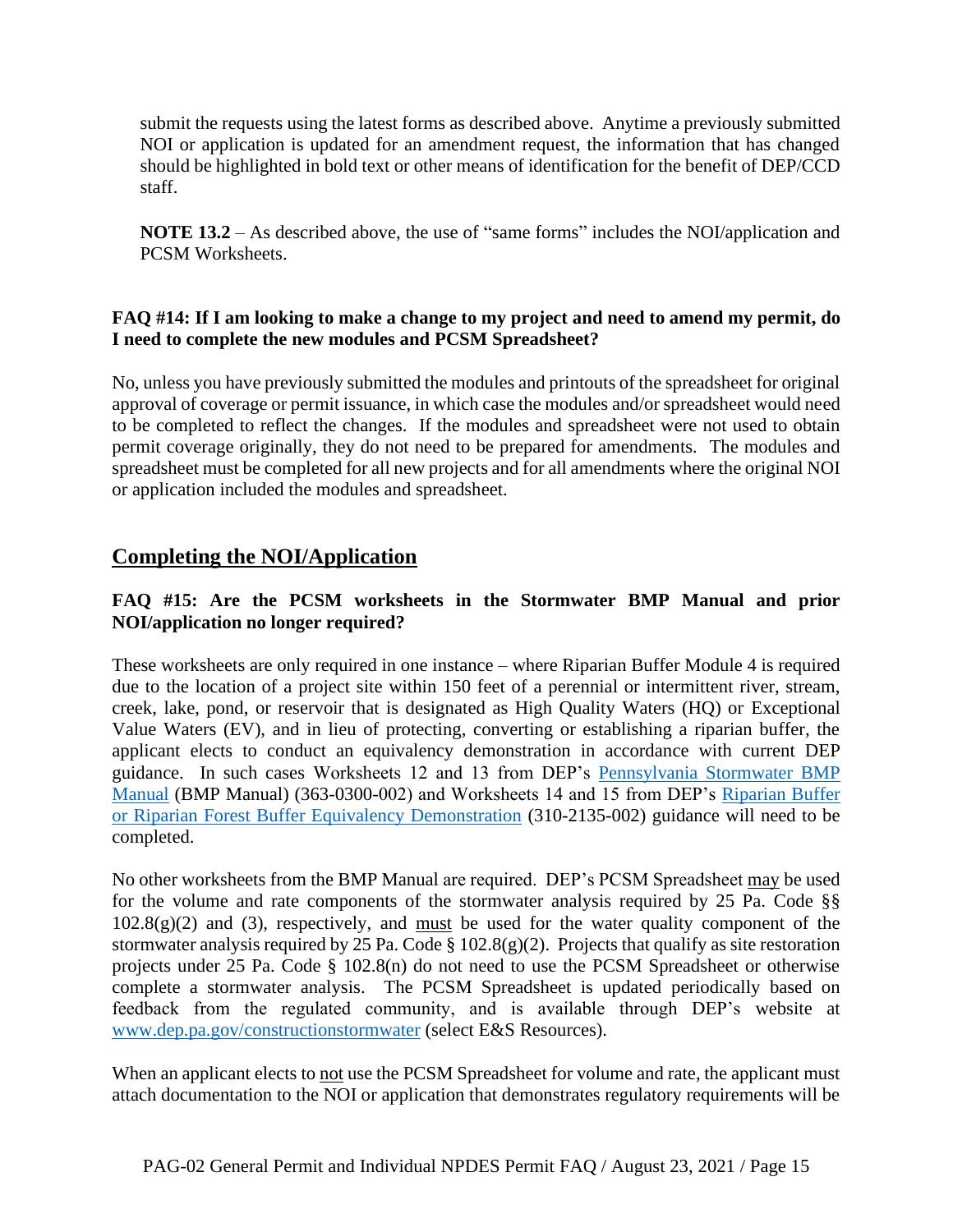achieved. Such documentation could include the worksheets contained in the BMP Manual or equivalent information and supporting calculations.

Where an NOI or application is submitted for an amendment, and these worksheets were part of the original approved NOI or application, the worksheets can be updated and submitted or the new NOI/application and PCSM Spreadsheet can be used, at the applicant's discretion.

#### **FAQ #16: When using the PCSM Spreadsheet, must I use the default settings?**

Use of the default settings in the PCSM Spreadsheet will provide DEP/CCD with assurance that the stormwater analysis is technically sound and should facilitate reviews. However, DEP understands that the spreadsheet cannot accommodate every possible scenario for stormwater management, and therefore provides the option to override default settings with user-supplied information. All manually-entered information must be backed by supporting calculations or other documentation that is attached to the NOI or application.

#### **FAQ #17: How has the water quality demonstration changed for the stormwater analysis?**

DEP is transitioning to a new approach for the evaluation of water quality on project sites, as reflected in the PCSM Spreadsheet – Quality Worksheet. The approach still considers pollutant loading for Total Suspended Solids (TSS), Total Phosphorus (TP) and Total Nitrogen (TN) and the use of event mean concentrations (EMCs) for land covers. However, instead of utilizing BMP pollutant reduction efficiencies for structural BMPs, median outflow pollutant loads from structural BMPs are calculated based on the anticipated outflow volume at the 2-year/24-hour storm event and median outflow pollutant concentrations for appropriately designed and functional structural BMPs. Those structural BMP outflow loads are added to loads associated with untreated stormwater (i.e., the volume of stormwater that is not captured by structural BMPs) and compared with pre-construction pollutant loads.

When structural BMPs are in series, the efficiency of upstream BMPs is not considered. The volume reduced by those BMPs by infiltration, evapotranspiration and capture and reuse is considered. Ultimately the outflow from the last BMP in a series at the 2-year/24-hour storm is used to calculate pollutant loads.

#### **FAQ #18: In the Quality Worksheet of the PCSM Spreadsheet, how should we reflect street sweeping? Should we enter the amount of credits in the Non-Structural BMP Water Quality Credits field and attach Worksheet No. 13 from the Stormwater BMP Manual?**

The calculation of pollutant reduction credits for street sweeping may change in the future. Until then, applicants may calculate credits using the approach provided in the existing Stormwater BMP Manual, including but not limited to use of the Manual's Worksheet No. 13, report the credits in the Non-Structural BMP Water Quality Credits field of the PCSM Spreadsheet – Quality Worksheet, and attach the calculations to support the credits to the NOI or application.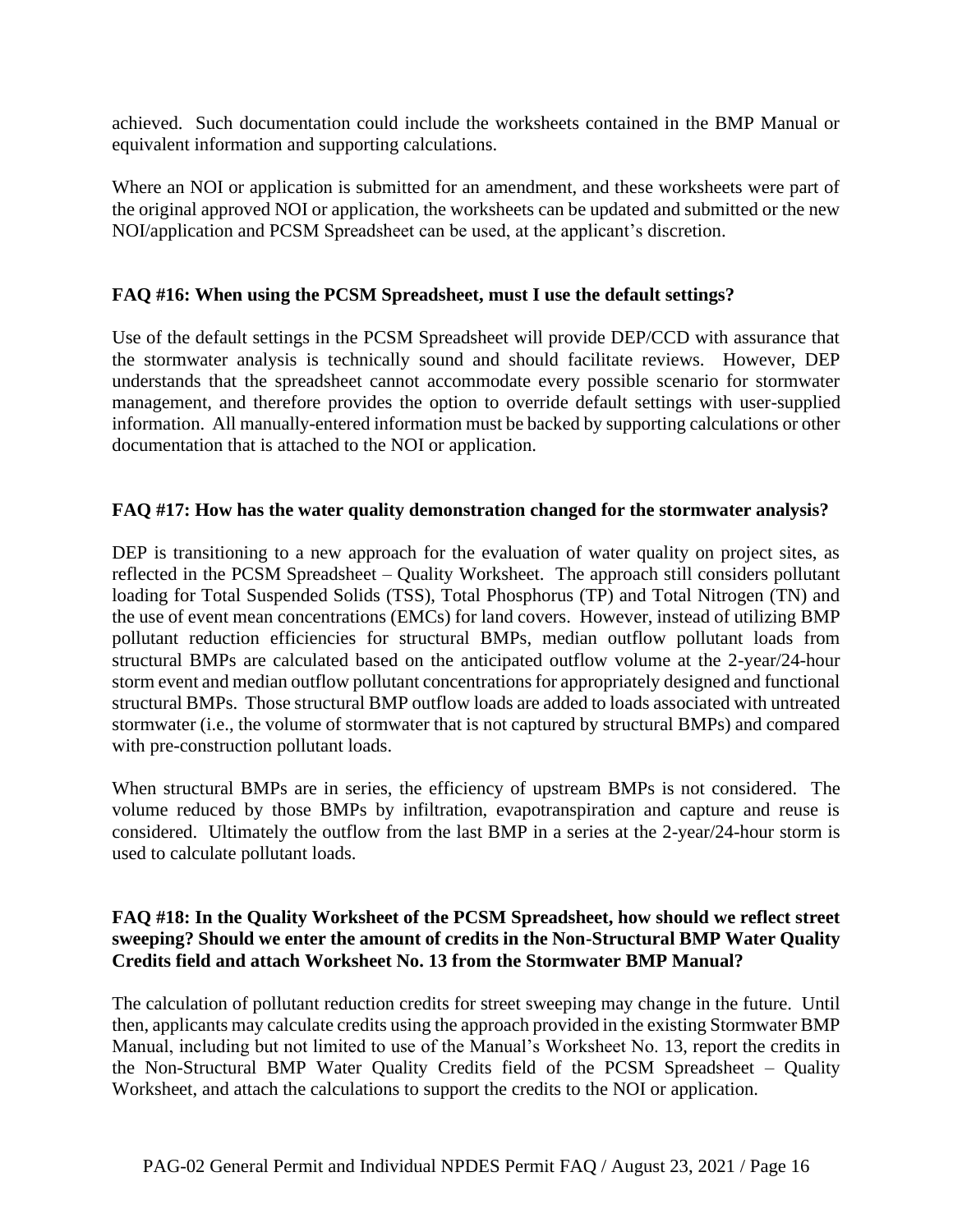#### **FAQ #19: Are alternative design standards still allowed for volume, rate, and water quality?**

Yes, applicants may propose alternative design standards for volume and water quality under 25 Pa. Code §  $102.8(g)(2)(iv)$  and for rate under 25 Pa. Code §  $102.8(g)(3)(iii)$ . A thorough demonstration is needed to show that the alternative approach will be more protective than the design standard in Chapter 102 and/or will maintain and protect existing water quality. Use of the PCSM Spreadsheet in this instance is the same as if the Chapter 102 standards are used (i.e., Volume and Rate Worksheets are optional and Quality Worksheet is required). DEP/CCD may require additional review time for alternative design standards.

#### **FAQ #20: Are standards from an approved and current Act 167 Plan still allowed for volume, rate, and water quality?**

Yes, standards contained in an Act 167 Plan (including ordinances consistent with that plan) may be used if the plan has been approved by DEP and is current (i.e., the original plan or a revised or updated plan has been approved by DEP within the past five years). Use of the PCSM Spreadsheet in this instance is the same as if the Chapter 102 standards are used (i.e., Volume and Rate Worksheets are optional and Quality Worksheet is required). In the event an Act 167 Plan is not current, the standards from the plan may still be used as an alternative design standard.

#### **FAQ #21: The municipality in which the project is located has adopted a stormwater ordinance based upon an approved and current Act 167 Plan. Is designing to the municipal stormwater ordinance considered the same as designing to the approved and current Act 167 Plan?**

No, a municipal ordinance (stormwater or otherwise) would not be considered the same as an approved and current Act 167 Plan under 25 Pa. Code  $\S$  102.8(g)(2) and 102.8(g)(3). The design standards identified in the Model Ordinance within the approved and current Act 167 Plan would be the design standards that have to be met if the PCSM Plan will be designed to an approved and current Act 167 Plan. However, the plan preparer could utilize the municipal ordinance as an alternative design standard under 25 Pa. Code  $\S$  102.8(g)(2)(iv) and 102.8(g)(3)(iii).

#### **FAQ #22: What if the Act 167 Plan is expired (> 5 years old) but the municipality's stormwater ordinance refers to the expired Act 167 Plan for rate requirements? How would an applicant complete Questions 1 – 3 in the Stormwater Analysis – Runoff Volume and Stormwater Analysis – Peak Rate sections of PCSM Module 2?**

The applicant can decide to use the "expired" Act 167 Plan as the basis for their proposed design standard; if that is the case, the applicant should check the box for Question #3 in the Stormwater Analysis – Runoff Volume and Stormwater Analysis – Peak Rate sections ("An alternative design standard is being used"). Question #1 cannot be checked in either section for this scenario ("The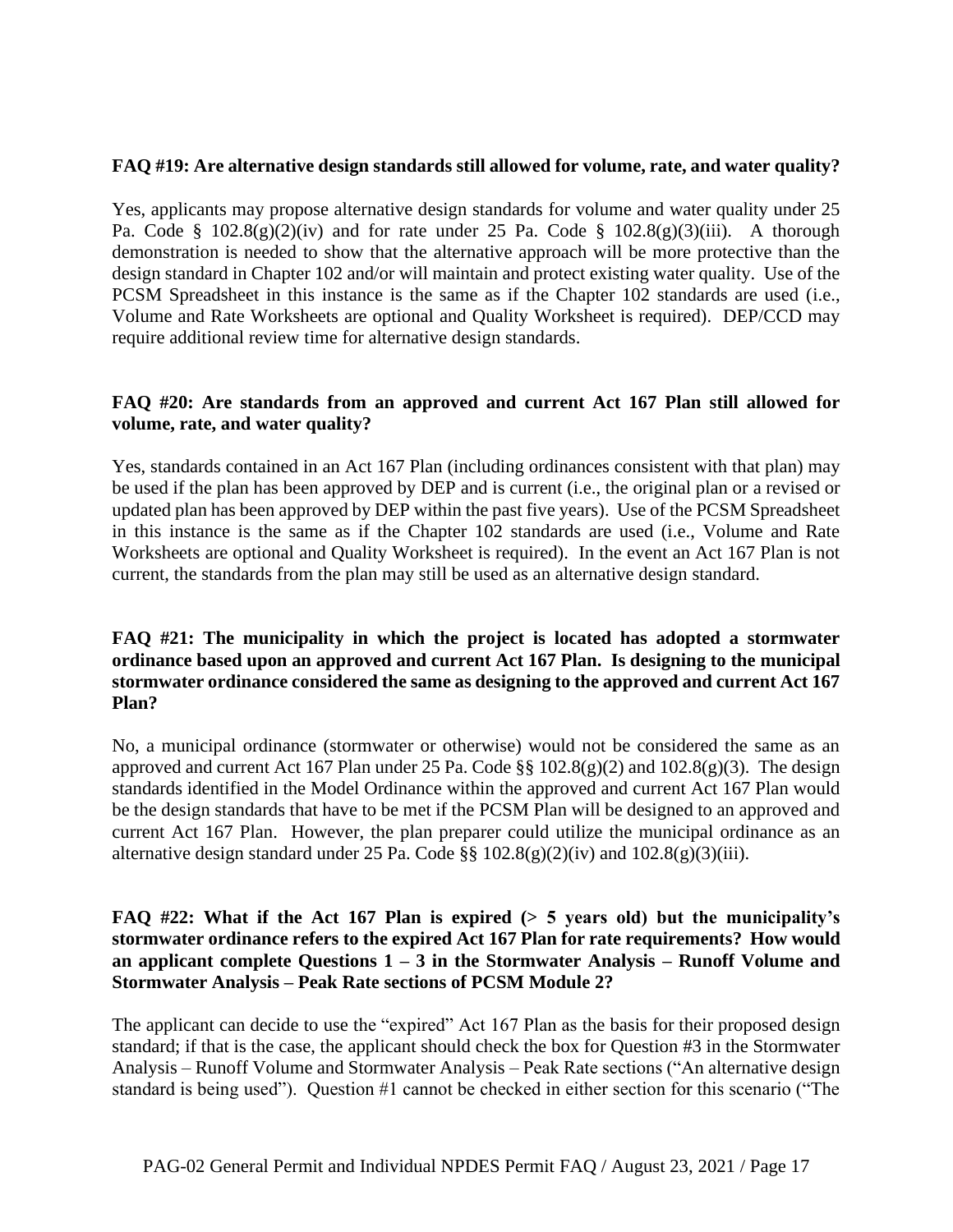design standard is based on volume management requirements in an Act 167 Plan approved by DEP within the past five years").

However, the applicant can also decide to design their site to meet the municipal requirements and the "base" regulatory requirements. If this were the case, the applicant would check Question #2 in the Stormwater Analysis – Runoff Volume and Stormwater Analysis – Peak Rate sections of Module 2 ("The design standard is based on managing the net change for storms up to and including the 2-year/24-hour storm").

#### **FAQ #23: The NOI and application require a wetland determination if hydric soils are present. Is this a new requirement?**

No, a determination of whether wetlands are present if indicators exist has been a component of Chapter 102 PCSM site characterization requirements since 2010. Wetlands are surface waters and sensitive features that must be protected to the extent practicable under Chapter 102.

#### **FAQ #24: Is the term "wetland determination" defined? Additionally, what are some components to look for in a determination?**

There is no regulatory definition of the term "wetland determination". However, generally an accepted wetland determination would include a narrative which identifies who performed the determination, how the determination was performed, what the determination included and at least one wetland data sheet (from the applicable regional supplement). This is consistent with Chapter 105 requirements for standard individual permit applications.

#### **FAQ #25: How old of a wetland delineation will be acceptable?**

There is no regulatory requirement relating to the age of a wetland determination or delineation under Chapters 102 or 105. However, the generally accepted practice is that for any determination or delineation that is over five (5) years old should either be re-determined, re-delineated or the previous findings verified as still accurate. There may be other things to consider when looking at whether or not a site has to be looked at again, including whether or not there were any site changes before or after the investigation.

The wetland determination or delineation should be completed in accordance with the US Army Corps '87 Manual and the appropriate Regional Supplements.

#### **FAQ #26: Since consultants may meet the definition of operator, should the consultant be listed in the Operator Information section of the NOI or application?**

The definition of an operator includes those that have oversight responsibility of an earth disturbance activity on a project site who has the ability to make modifications to the E&S or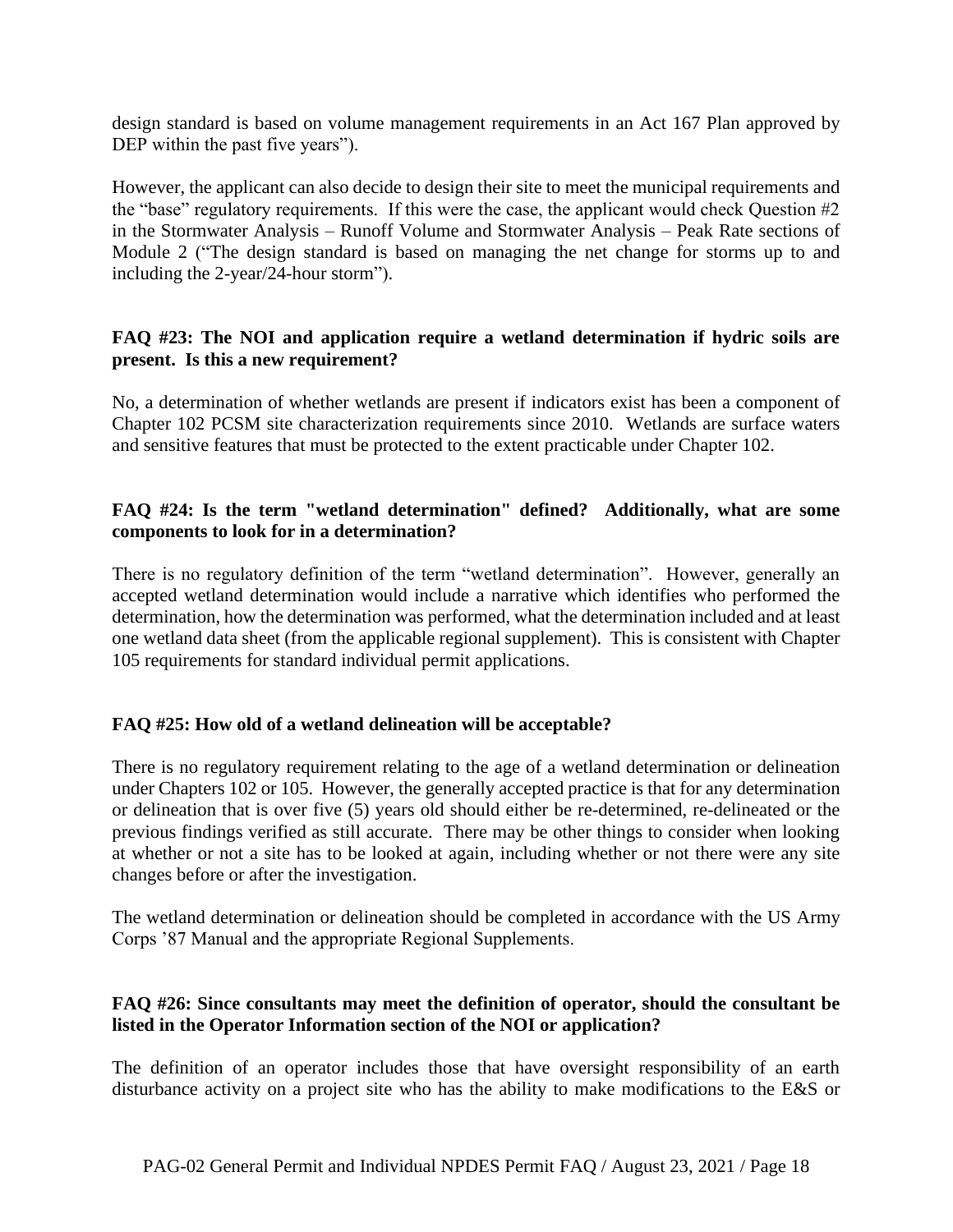PCSM Plans; however, the definition does not explicitly include "consultant." If a consultant meets this criterion of an operator then yes, the consultant should be listed in the Operator Information section of the NOI and application. If not, it is acceptable for the permittee to follow up after permit issuance and submit a [Co-Permittee Acknowledgement Form](http://www.depgreenport.state.pa.us/elibrary/GetFolder?FolderID=2713) for the consultant.

#### **FAQ #27: Is Act 537 approval needed prior to issuance of the permit or authorization of permit coverage? Or is it required prior to start of earth disturbance activities?**

Act 537 approval, if necessary, must be obtained prior to the start of earth disturbance activities. An Act 537 approval is not necessary to deem an NOI or application complete or for DEP/CCD to authorize permit coverage or issue a permit.

#### **FAQ #28: What if an Act 2 clearance letter has been issued by DEP, but in the letter, there are restrictions identified that are contained in the Environmental Covenant, such as following soil management plans or do not disturb soil cover? Will restrictions such as this require an Individual Permit?**

Yes, this would likely require an individual NPDES permit in order to address project-specific requirements. In such cases DEP should be consulted prior to submission of an NOI or application.

**FAQ #29: The PAG-02 NOI Instructions indicate that if soil contamination is present such that soil pollutant concentrations exceed Chapter 250 (Act 2) MSCs, the project is ineligible for PAG-02 coverage unless a site-specific cleanup standard has been met or the applicant provides documentation of naturally occurring contamination. Some pollutants are known to naturally exist in certain soils at levels exceeding Act 2 MSCs. What evidence does DEP/CCD need to allow a project to proceed under PAG-02?**

DEP/CCD can accept evidence of natural background contamination or widespread atmospheric deposition that is collected in accordance with Appendix A of DEP's Management of Fill Policy (258-2182-773). When CCDs are responsible for reviewing PAG-02 NOIs, CCDs will consult with DEP on a determination of PAG-02 eligibility. Also see FAQ #55.

#### **FAQ #30: Is there a requirement to include the off-site discharge analysis information as part of E&S Module 1?**

The requirement for providing an off-site discharge analysis (for both during and after earth disturbance activities) has not changed. If the applicant proposes an off-site discharge, the applicant is required to complete an off-site discharge analysis as part of the E&S and PCSM Plans.

#### **FAQ #31: In E&S Module 1 does Table 1 need to be filled out for a PAG-02 NOI?**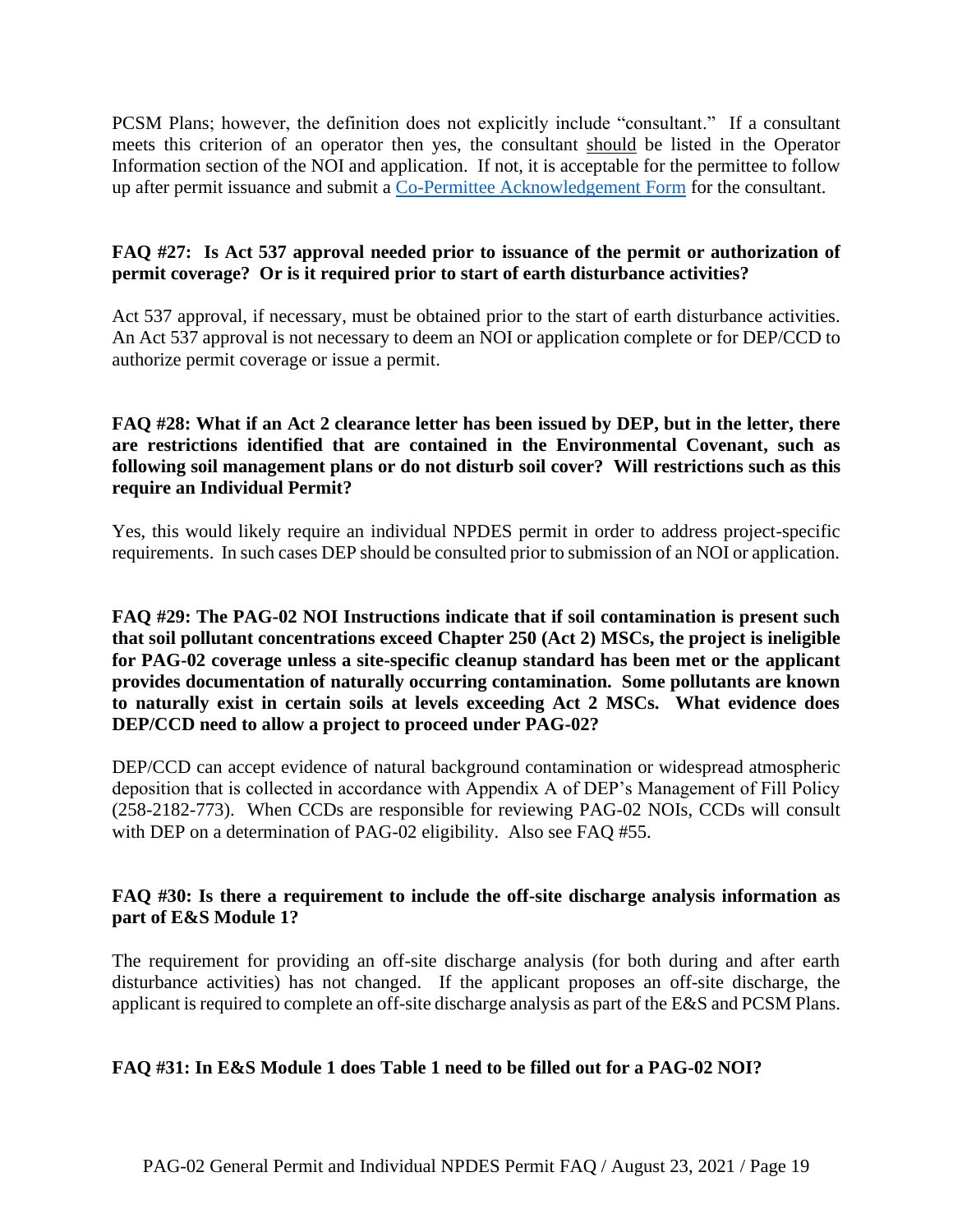No, for PAG-02 NOIs and individual permit applications Table 1 does not get filed out. Table 1 in E&S Module 1 would only be completed for PAG-01 NOIs and Small Project Individual Permit applications, when those become available.

#### **FAQ #32: Can you clarify what is meant by BMPs in series and how to identify them in PCSM Module 2?**

In series means in sequence such that the outflow of one BMP is conveyed to the next downstream BMP. The downstream BMP may or may not receive additional stormwater from other drainage areas. BMPs in series should be identified in the PCSM Plan Information and Stormwater Analysis – Runoff Volume sections of PCSM Module 2. If a BMP is in series, the BMP ID number of the BMP that it is receiving flow from should be identified in the Series column of the Stormwater Analysis – Runoff Volume section of Module 2 (if the PCSM Spreadsheet, Volume Worksheet is not submitted).

#### **FAQ #33: How should the Compliance History section of the NOI or application be completed?**

For the Compliance History section, DEP/CCD is particularly interested in ensuring that applicants report violations that are the subject of an enforcement action, including Notices of Violation (NOVs), at the project site that is the subject of the NOI or application or at any other facility or site in Pennsylvania over the past five years. If compliance concerns are identified by DEP/CCD during on-site inspections that are promptly addressed and an enforcement action is not issued or executed it does not need to be reported.

#### **FAQ #34: For site restoration plans, does the enumeration of BMPs need to be provided in Question 1 of the PCSM Plan Information section of PCSM Module 2 or is the checkbox for restoration the only item needed on that page?**

By checking the box that the entire project qualifies as a site restoration project, the applicant is certifying that the PCSM BMP for the project is site restoration and nothing further is needed in Question 1 of the PCSM Plan Information section. The NOI and Application Instructions identify which sections can be skipped for projects that are entirely site restoration. However, the PCSM Plan drawings must include the necessary information to properly implement the site restoration activity.

#### **FAQ #35: Can you clarify what calculations are needed for site restoration activities, as it appears that the regulations and the NOI and application require supporting calculations?**

Those portions of site restoration projects that qualify under 25 Pa. Code § 102.8(n) are not required to provide a stormwater analysis for rate, volume and water quality management under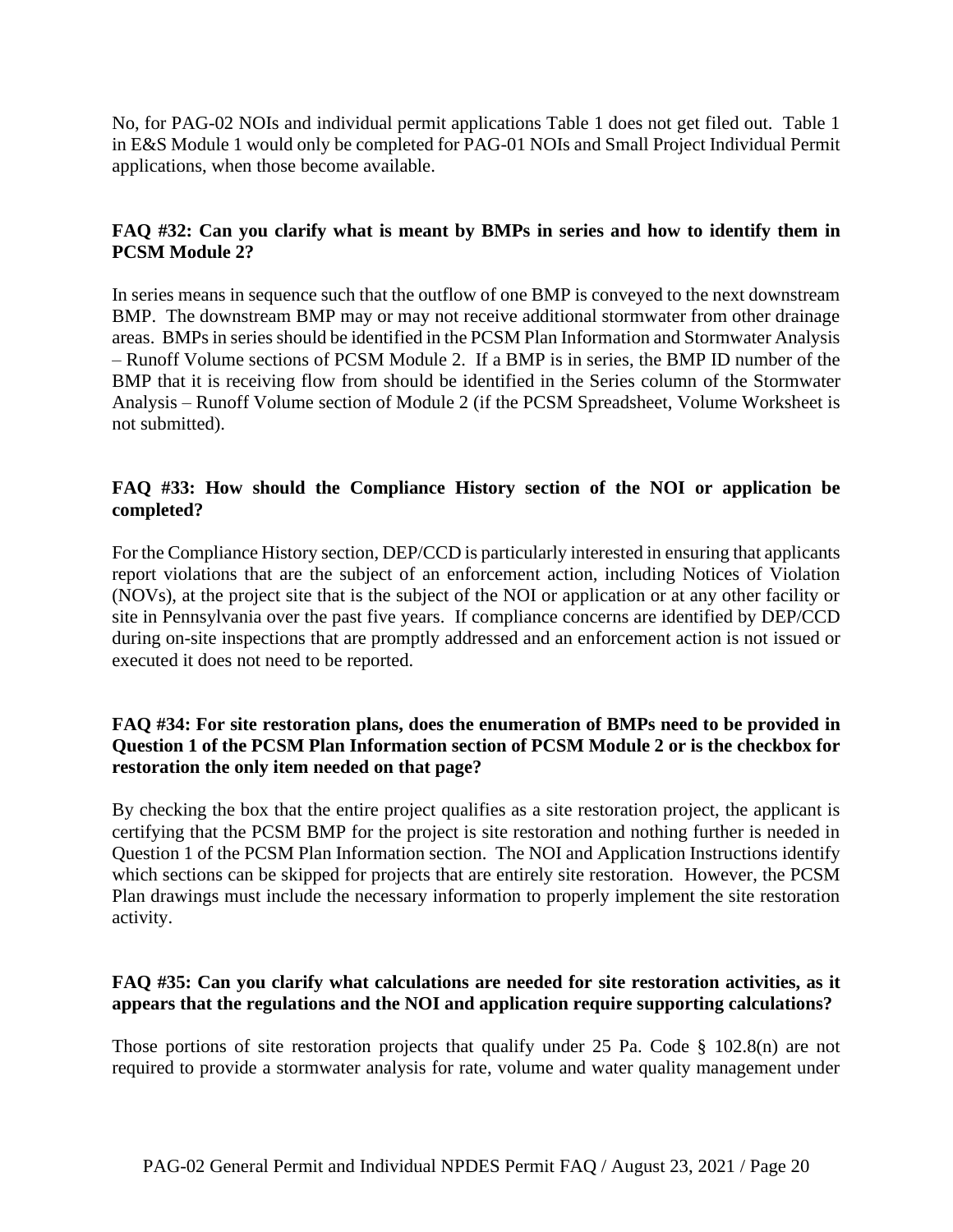25 Pa. Code § 102.8(g). However, they are still required to provide any other ancillary calculations related to the PCSM Plan that may be applicable (e.g., swale/channel calculations).

#### **FAQ #36: What is the best way to fill out PCSM Module 2 if part of the project contains site restoration? For example, a development site that also has an off-site utility extension.**

The applicant should fill out PCSM Module 2 as identified in the instructions. For any area that is part of a site restoration activity, the area can be identified as a PCSM BMP for that discharge point.

#### **FAQ #37: Is soils testing required if infiltration BMPs are not proposed?**

A pre-development site characterization and assessment of soil and geology is required in accordance with 25 Pa. Code § 102.8(g)(1). It is up to the plan preparer to determine which type of testing is required, and for DEP/CCD to review the adequacy of such testing. Generally, yes, plan preparers should be performing some kind of evaluation of their BMP location, regardless of what type of BMP it is.

#### **FAQ #38: If the plan preparer is not a licensed professional, is Standard E&S Worksheet #22 still required to demonstrate their training and experience?**

No, the plan preparer no longer has to submit Standard E&S Worksheet #22. In the E&S Plan Developer section of E&S Module 1, the plan preparer only has to check the box identifying that they are trained and experienced, and if they are a licensed professional, they should check the appropriate box as well.

| <b>E&amp;S PLAN DEVELOPER</b>                                       |                                                              |  |  |  |
|---------------------------------------------------------------------|--------------------------------------------------------------|--|--|--|
| I am trained and experienced in E&S control methods.                | am a licensed professional.                                  |  |  |  |
| Name:<br>Company:<br>Address:<br>City, State, ZIP:<br>License Type: | Title:<br>Phone No.:<br>Email:<br>License No.:<br>Exp. Date: |  |  |  |
| <b>E&amp;S Plan Developer Signature</b>                             | Date                                                         |  |  |  |

If DEP/CCD has concerns about someone's training and experience, appropriate documentation of a plan preparer's qualifications may be requested.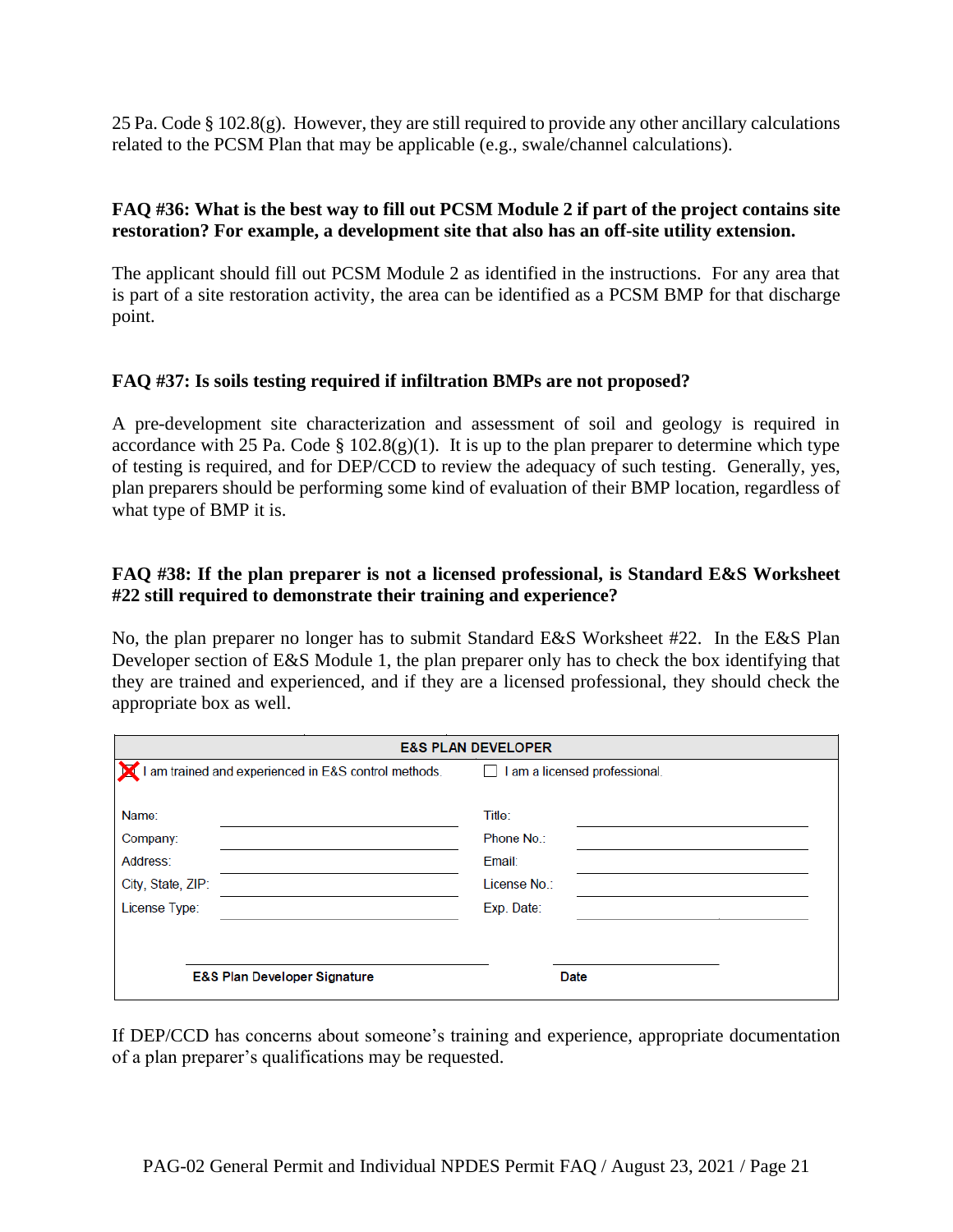#### **FAQ #39: The NOI, application and modules require an Applicant Signature in multiple locations. Are original ink signatures required in each location indicated on the forms?**

Yes, an original signature (not digital) is needed on at least one copy of the NOI, application, and applicable modules until such time that DEP is able to offer electronic (online) versions of these forms. However, this requirement may be waived by DEP when deemed appropriate. For example, during the COVID-19 pandemic emergency declaration, DEP has waived the requirement for original signatures, and applicants can either 1) type their name or 2) provide a photocopy of their original signature and DEP/CCD will accept the forms.

#### **FAQ #40: What information is required for permit renewal NOIs or applications? Do permittees need to submit renewal applications using the latest forms?**

For NOIs submitted to renew coverage under PAG-02, the General Information, Applicant Information, Eligibility Information, Compliance History and the Certification sections must be completed on the latest NOI (3800-PM-BCW0405b), at a minimum. Additionally, if applicable, the permittee must attach a letter specifying that the previously approved E&S and PCSM Plans have not been revised, an indication of what work has been completed, what work remains on the project site, and verification that the permittee remains eligible for coverage under the General Permit.

For applications submitted to renew individual permits, the General Information, Compliance History and the Certification sections must be completed on the latest application (3800-PM-BCW0408b), at a minimum. Also, a General Information Form (GIF) should be submitted so that DEP/CCD has the permittee's latest contact information. Additionally, if applicable, the permittee must attach a letter specifying that the previously approved E&S and PCSM Plans have not been revised, an indication of what work has been completed, and what work remains on the project site.

#### **FAQ #41: Can a permittee choose to renew/extend their General Permit coverage or individual permit term as part of a major amendment by checking the box for Major Amendment and the box for Renewal on the application?**

Yes. If a renewal NOI or application is submitted that includes changes, whether those changes are considered a minor or major amendment, DEP/CCD can issue coverage for a new term. For PAG-02 that term could extend to December 7, 2024 at the latest. For individual permits a new 5-year term may be authorized.

#### **FAQ #42: Are we correct in thinking that E&S and PCSM Plan narratives are no longer required with the submission if the NOI or application?**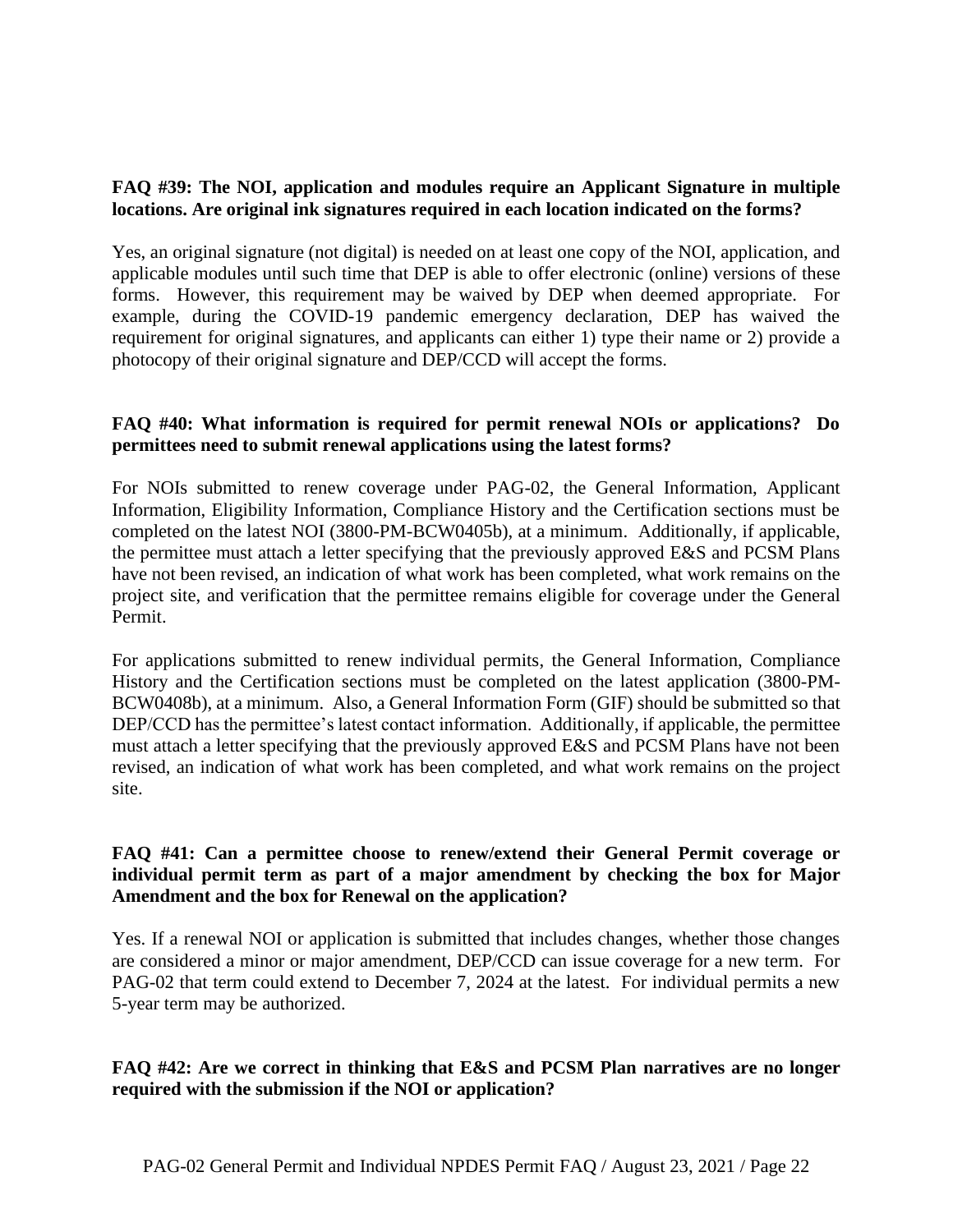E&S and PCSM Plans must include a narrative component. Use of E&S Module 1 and PCSM Module 2 satisfies this requirement and is required for all PAG-02 NOIs and individual permit applications. Use of Antidegradation Analysis Module 3 and Riparian Buffer Module 4 for individual permit applications also satisfies the narrative requirements for E&S and PCSM Plans when used. Submission of additional documents supporting the narrative may be necessary to clarify any aspect of the narrative responses in the module.

#### **FAQ #43: When should I transmit county and municipal notification forms to the county and municipality?**

You should transmit the County and Municipal Notification forms to the county and municipality, respectively, at least 30 days prior to submitting the NOI or application package to DEP/CCD. The applicant should send the notification forms using a method that confirms receipt (e.g., certified mail). If the county or municipality does not return the forms within 30 days, you may submit a copy of the forms along with proof of receipt by the county or municipality with the NOI or application package. If the notification forms are received by the applicant after the NOI or application package is submitted to DEP/CCD, you should submit the forms to DEP/CCD to update the NOI or application.

**NOTE 43.1** – If a county or municipality is an applicant, the county or municipality does not need to mail a copy of the form to itself, but the form should be completed in its entirety so that DEP/CCD is aware of consistency with Act 167 Plans, ordinances, etc.

#### **FAQ #44: I previously provided notification to the county and municipality using the old style of notification. Now I am getting ready to submit the NOI for the project. Am I required to redo the county and municipal notifications using the new forms?**

No, if the county and/or municipal notifications were completed before the new forms were published to DEP's eLibrary, the applicant will not be required to provide new notifications using the new forms. In this case the applicant should provide the previous notification, proof of receipt and any responses they received from the county or municipality.

#### **FAQ #45: I had previously submitted an NOI, but I withdrew my NOI. I am now getting ready to submit for another NOI for the same project. Am I required to redo the county and municipal notifications?**

If you will be resubmitting an NOI or application within 90 days of the submission of previous county and municipal notification forms, whether the resubmission is due to the withdrawal, return or denial of an NOI or application, the submission of new county and municipal notification forms is unnecessary. Due to the possibility that county and/or municipal requirements may have changed, any resubmission of an NOI or application beyond 90 days from the time the notification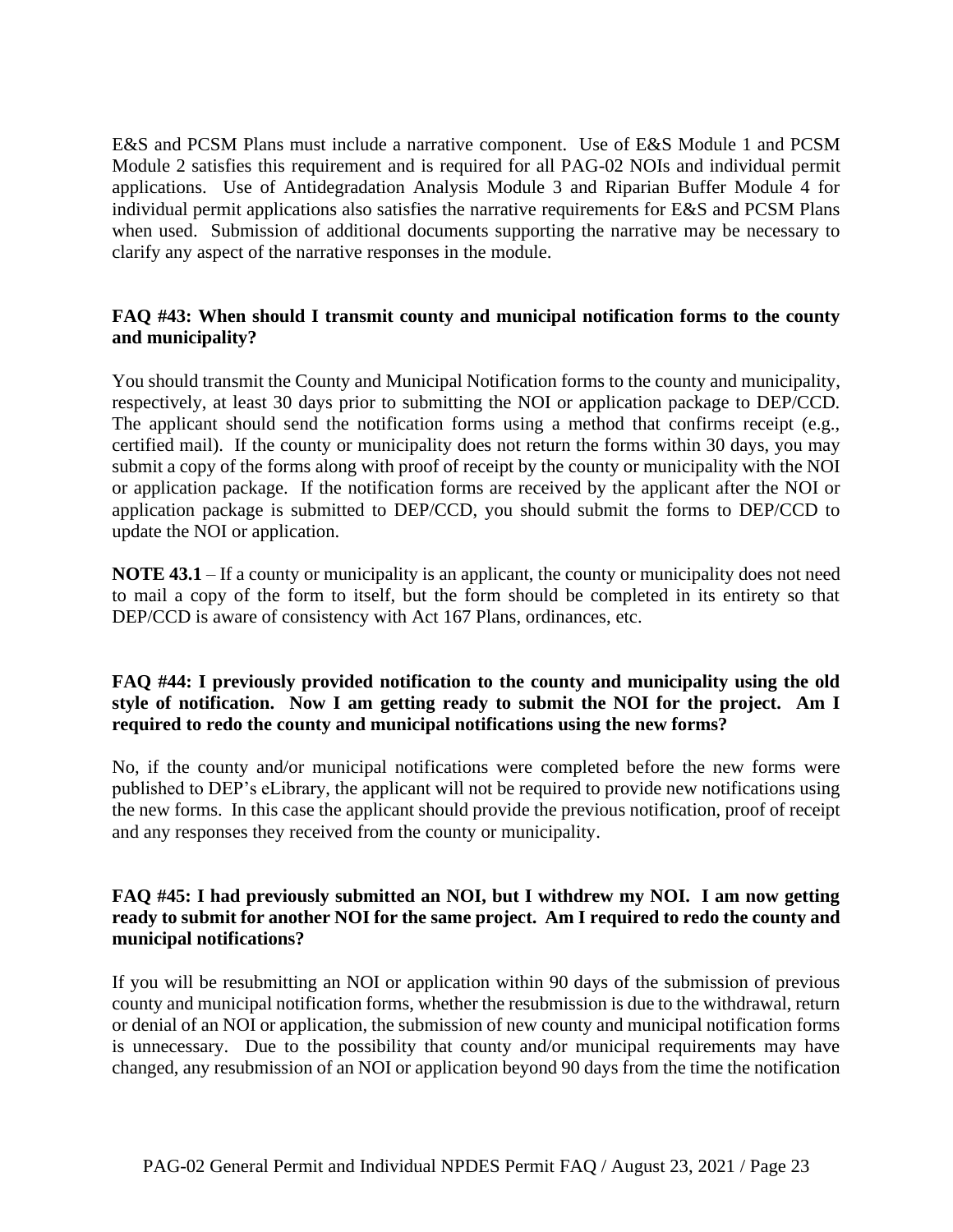forms were originally submitted to the county and municipality should include new notification forms.

#### **Miscellaneous**

#### **FAQ #46: Can we submit pre-application meeting requests to DEP/CCD via e-mail? Is there a preferred form that should be used?**

Yes, pre-application meeting requests can be submitted by email. You should use DEP's [Pre-](http://www.depgreenport.state.pa.us/elibrary/GetFolder?FolderID=2713)[Application Meeting Request Form](http://www.depgreenport.state.pa.us/elibrary/GetFolder?FolderID=2713) (3800-FM-BCW0271e) or equivalent to request preapplication meetings.

#### **FAQ #47: Is the Rational Method no longer accepted?**

The Rational Method cannot be used to satisfy the regulatory requirements under 25 Pa. Code §§  $102.8(g)(2)$  and  $102.8(g)(3)$ , as the Rational Method does not calculate the actual runoff volume and does not analyze a 24-hour storm event. This is not a change or update. The Rational Method could be used an alternative design standard for rate management in accordance with 25 Pa. Code  $§ 102.8(g)(3)(iii).$ 

#### **FAQ #48: What if the selected design standard is an approved and current Act 167 Plan, can the Rational Method be used to meet that standard?**

The answer will depend on what is within the Act 167 Plan. If the Act 167 Plan has a standard for a 24-hour duration storm event or another approach in which the Rational Method is not acceptable, then an applicant would not be allowed to use the Rational Method under the Act 167 Plan Standard.

#### **FAQ #49: What if the Act 167 Plan does have the 24-hour duration storm event design standard, but the applicant has provided a letter of consistency from the municipality where the Rational Method was used and allowed?**

The answer remains the same as above, that if the design standard in the Act 167 Plan is a 24-hour duration storm event, the Rational Method cannot be utilized, even if a consistency letter is provided. DEP (and delegated CCDs) cannot cede decision-making authority to another entity, so DEP/CCD must review the information independently and decide whether the information meets the regulatory requirements.

#### **FAQ #50: What information must submitted to support use of an alternative design standard?**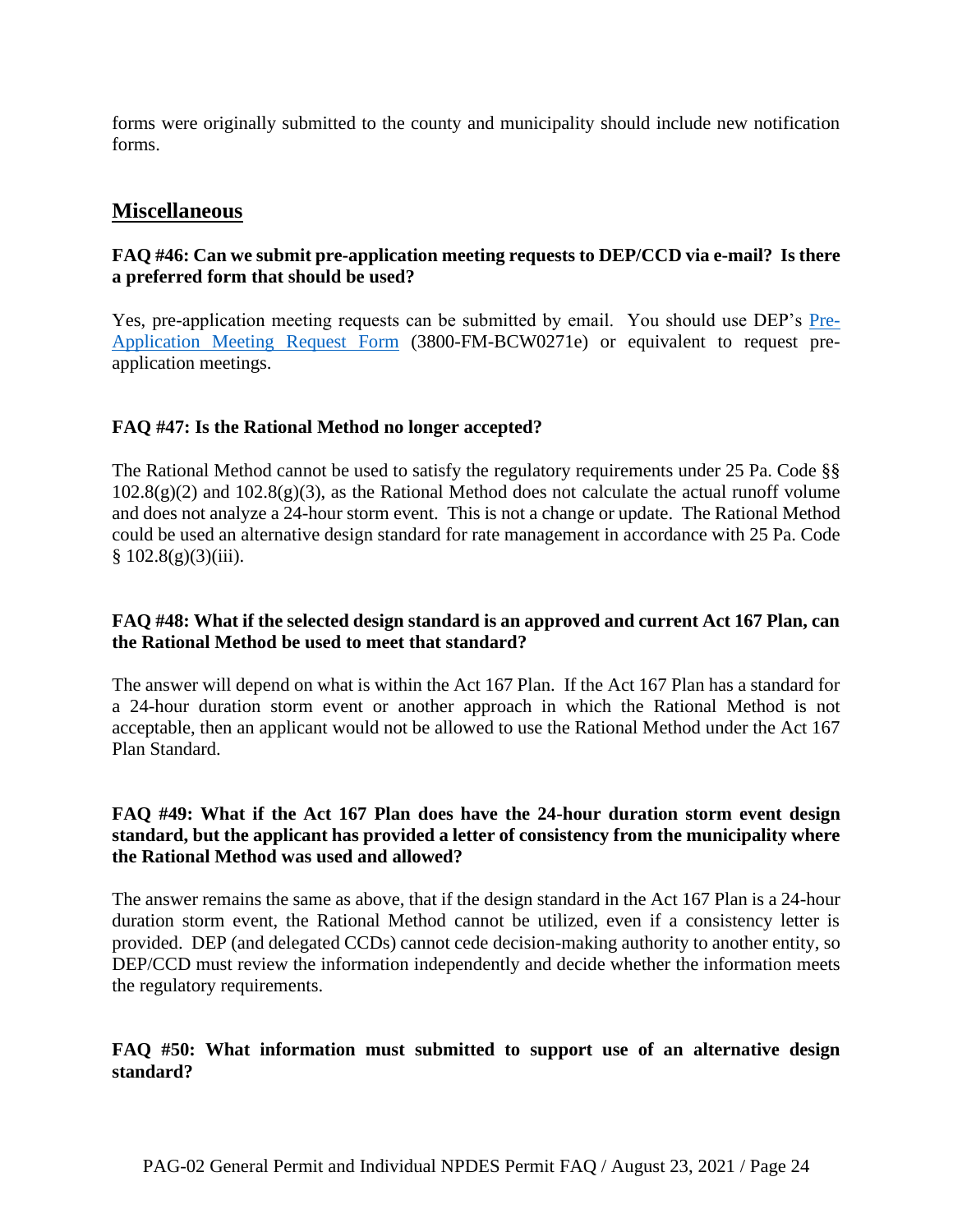This answer is very project dependent. The applicant must provide the demonstration that their proposed alternative design standard is either as protective as the design standards in 25 Pa. Code §§ 102.8(g)(2) and (3) or it will maintain and protect existing water quality and existing and designated uses by maintaining the pre-construction site hydrologic impact.

#### **FAQ #51: How has the permitting process for individual permits changed?**

DEP will publish notice in the *Pennsylvania Bulletin* of the receipt of a complete individual permit application at the time that a tentative determination on the application is made. DEP will also notify the applicant of the tentative decision. There will be a 30-day comment period, which may be extended up to 15 additional days, and an opportunity for a public hearing if there is significant public interest. If DEP's tentative decision is to issue the permit, a draft individual permit will be transmitted to the applicant for review and comment. The applicant will also be provided a notice that must be posted at the project site and/or the applicant's premises for 30 days. DEP's final determination on the application will be published in the *Pennsylvania Bulletin*.

#### **FAQ #52: When can an operator begin work on a project site?**

An operator who is a co-permittee may begin work on a project site immediately upon the signing of the [Co-Permittee Acknowledgement Form for Chapter 102 Permits](http://www.depgreenport.state.pa.us/elibrary/GetFolder?FolderID=2713) by both the permittee and the operator, provided that the pre-construction meeting has taken place (unless waived by DEP/CCD). The Form must be submitted to DEP/CCD (the office that approved the permit). DEP/CCD will not generally provide an acknowledgement or approval of the addition of a copermittee. In the event DEP/CCD objects to the addition of the co-permittee, the permittee and operator will be notified in writing.

#### **FAQ #53: Sometimes we are on tight schedules and have trouble scheduling a preconstruction meeting. If DEP/CCD does not have availability to attend a scheduled preconstruction meeting, can we hold the pre-construction meeting without DEP/CCD, or can we begin earthmoving without holding a pre-construction meeting?**

A permittee must provide DEP/CCD at least seven (7) days' notice of the scheduled preconstruction meeting. This is to give DEP/CCD sufficient time to be able to adjust their schedule to be able to attend the pre-construction meeting. If DEP/CCD is unable to attend the scheduled pre-construction meeting, then the permittee must still hold the meeting without DEP/CCD (unless DEP/CCD waives the need to have the pre-construction meeting). DEP/CCD will not require the permittee to reschedule or postpone the pre-construction meeting if proper notice was provided. However, construction resulting in stormwater discharges from earth disturbance may not commence until a pre-construction meeting has been held (unless waived by DEP/CCD).

#### **FAQ #54: If I need to continue my permit coverage beyond the expiration date of my permit, by when do I need to submit an NOI or application to renew my permit coverage?**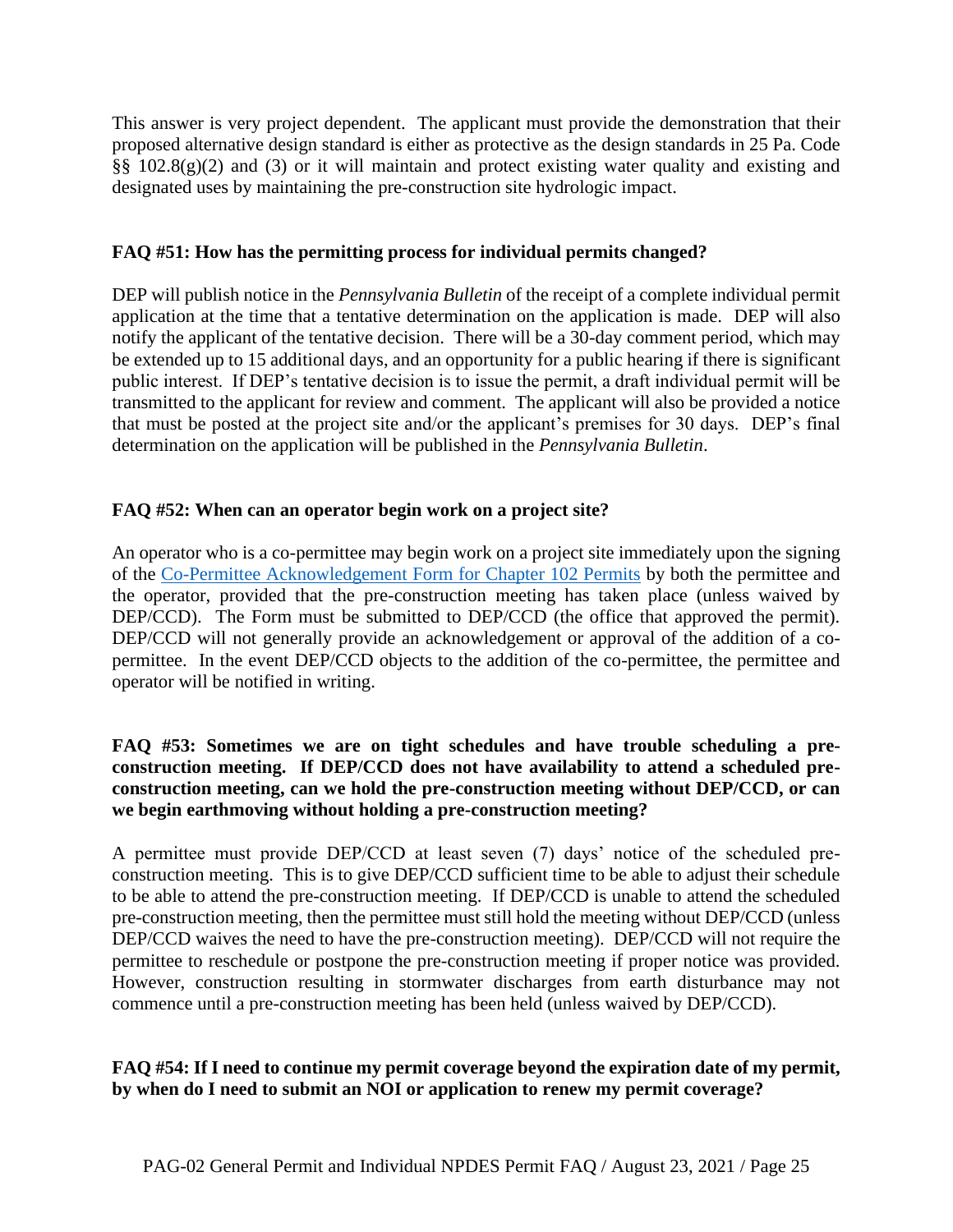Permittees that received PAG-02 coverage prior to December 8, 2019 (i.e., under the 2012 or 2017 versions of PAG-02) must submit an NOI to renew coverage at least 180 days prior to the expiration date of coverage, unless a later date is granted by DEP, and unless a Notice of Termination (NOT) is submitted and approved prior to the coverage expiration date.

Permittees that received PAG-02 coverage on or after December 8, 2019 (i.e., under the 2019 version of PAG-02) – If stormwater discharges associated with earth disturbance activities will continue past December 7, 2024, permittees must renew their coverage using a mechanism that has yet to be determined. DEP anticipates publishing and distributing notice of the mechanism in 2024.

Permittees that have individual NPDES permits must submit an application to renew the permit at least 180 days prior to the permit expiration date, unless a later date is granted by DEP, and unless an NOT is submitted and approved prior to the permit expiration date.

#### **FAQ #55: My project site currently receives stormwater flows from off-site, upgradient properties, and will continue to receive those flows following construction. How do I reflect the management of these flows in my stormwater analysis for the PCSM Plan?**

In general, if the land use or cover of the off-site properties are not changing, there should be no difference in volume and water quality (pollutant loading) between pre- and post-construction conditions at the 2-year/24-hour storm event. For purposes of PCSM Module 2 and the PCSM Spreadsheet, those off-site drainage areas do not need to be presented. However, off-site stormwater will often affect routing, peak rate calculations and rate control BMPs. Appropriate modeling or calculations for rate must therefore include such off-site areas. A PCSM Plan Drawing should identify all off-site areas that will drain onto a project site, and PCSM Module 2 or a narrative supplement attached to PCSM Module 2 should address how the design accounted for additional flows beyond the project site.

#### **FAQ #56: My project discharges to a Municipal Separate Storm Sewer System (MS4). Am I required to submit any additional information with my NOI/application package?**

In order to answer the question, the applicant must determine if they will have a net change (increase) in stormwater runoff volume, rate or water quality (pollutant loading) for storm events up to and including the 2-year/24-hour storm. If there is no increase, then nothing additional is required related to the discharge to an MS4. However, if there is an increase, written consent of the MS4 permit holder must be provided. This is an eligibility condition under the PAG-02 General Permit, and DEP cannot issue an Individual Permit without such consent.

**NOTE 56.1** – The answer also applies to discharges to a Combined Sewer System (CSS).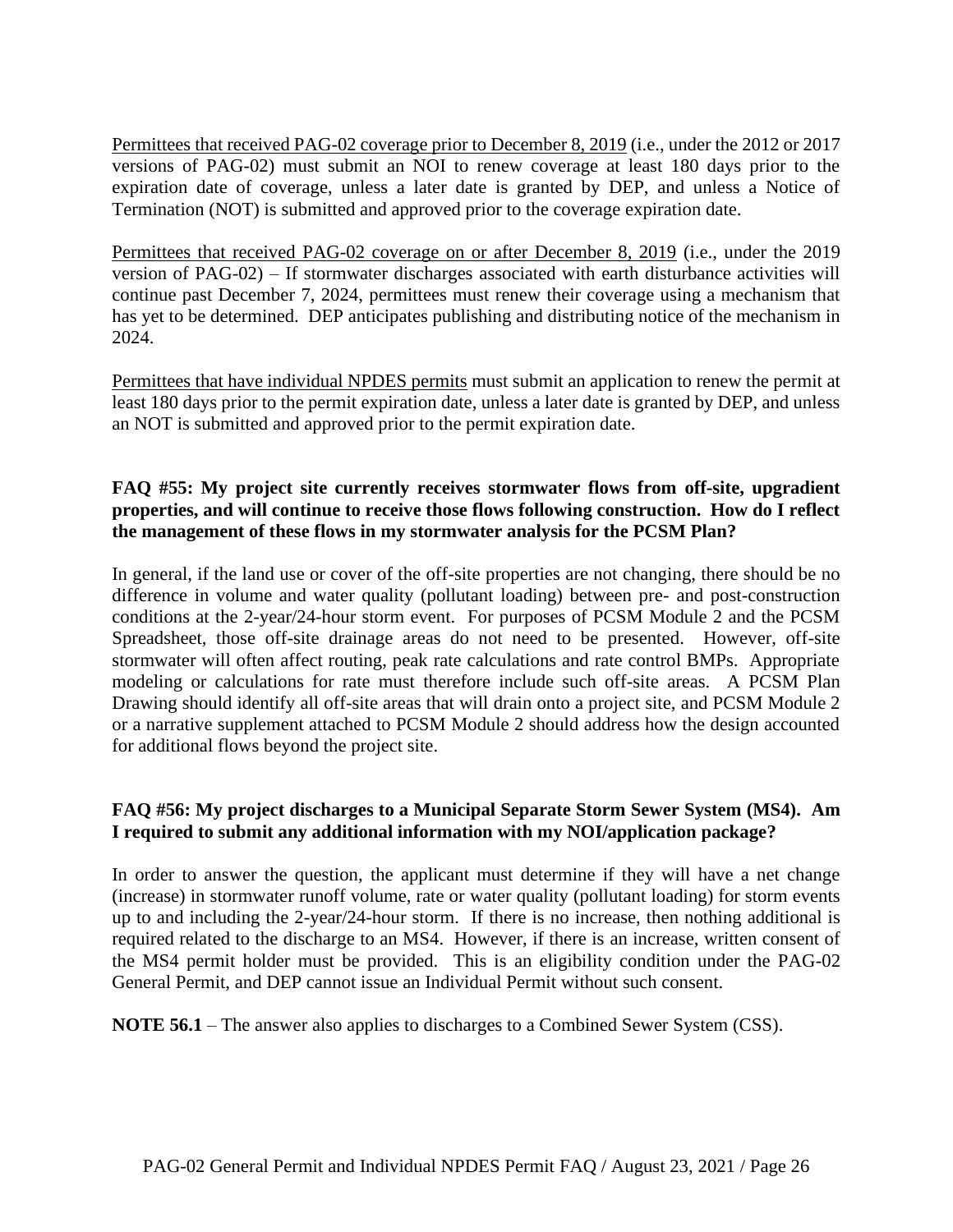**NOTE 56.2** – Written acceptance must be provided for any MS4 (or CSS) permit holder which receives the net change in stormwater runoff before reaching the receiving surface water. The applicant may utilize DEP's

#### **FAQ #57: What must be included with the written consent from an MS4 permit holder?**

The written consent must clearly identify that the MS4 (or CSS) permit holder accepts the net change (increase) in stormwater runoff into their system. This consent can be provided by the permit holder themselves or by an entity that is delegated the authority of the permit holder.

**NOTE 57.1** – The written consent should identify the amount (volume) of the net change that the permit holder is accepting, although not required.

**NOTE 57.2** – When discharging to a PennDOT right-of-way (or MS4), a Highway Occupancy Permit (HOP) may be required from PennDOT (any questions regarding the need for an HOP) must be directed to PennDOT). The authorization letter from PennDOT for the HOP (or the HOP itself) will serve as PennDOT's acceptance of any net change in stormwater runoff that discharges to their MS4.

#### **FAQ #58: I received NPDES permit coverage for a 10-lot subdivision. I completed construction on 8 of the lots, and I sold the remaining two lots to two parties. I would like to terminate my permit coverage – how can I accomplish this?**

If earth disturbance is planned for the remaining two lots, the earth disturbance will need NPDES permit coverage because the disturbance was part of the original common plan of development or sale. This is true even if earth disturbance on either lot or both lots will be less than one acre. The developer (permittee) has two options to relinquish permit coverage:

- The permittee can transfer NPDES permit coverage to the owners of the remaining lots, using DEP's transfer application (3800-PM-BCW0041b), if the owners of the remaining lots are willing to assume coverage. In this case the permit ID number would not change.
- The permittee can submit an NOT to terminate coverage. However, the NOT will not be approved unless and until NPDES permit coverage is approved for the remaining lots. In this case the owners of the two remaining lots may submit separate NOIs or applications for coverage or may submit a joint NOI or application as co-applicants.

#### **FAQ #59: What responsibilities do I have as an applicant for PAG-02 coverage or an individual permit related to soil contamination and the use of clean or regulated fill?**

There are two separate considerations, explained in detail below: 1) in-situ or on-site soils and 2) fill material that will be imported to the project site.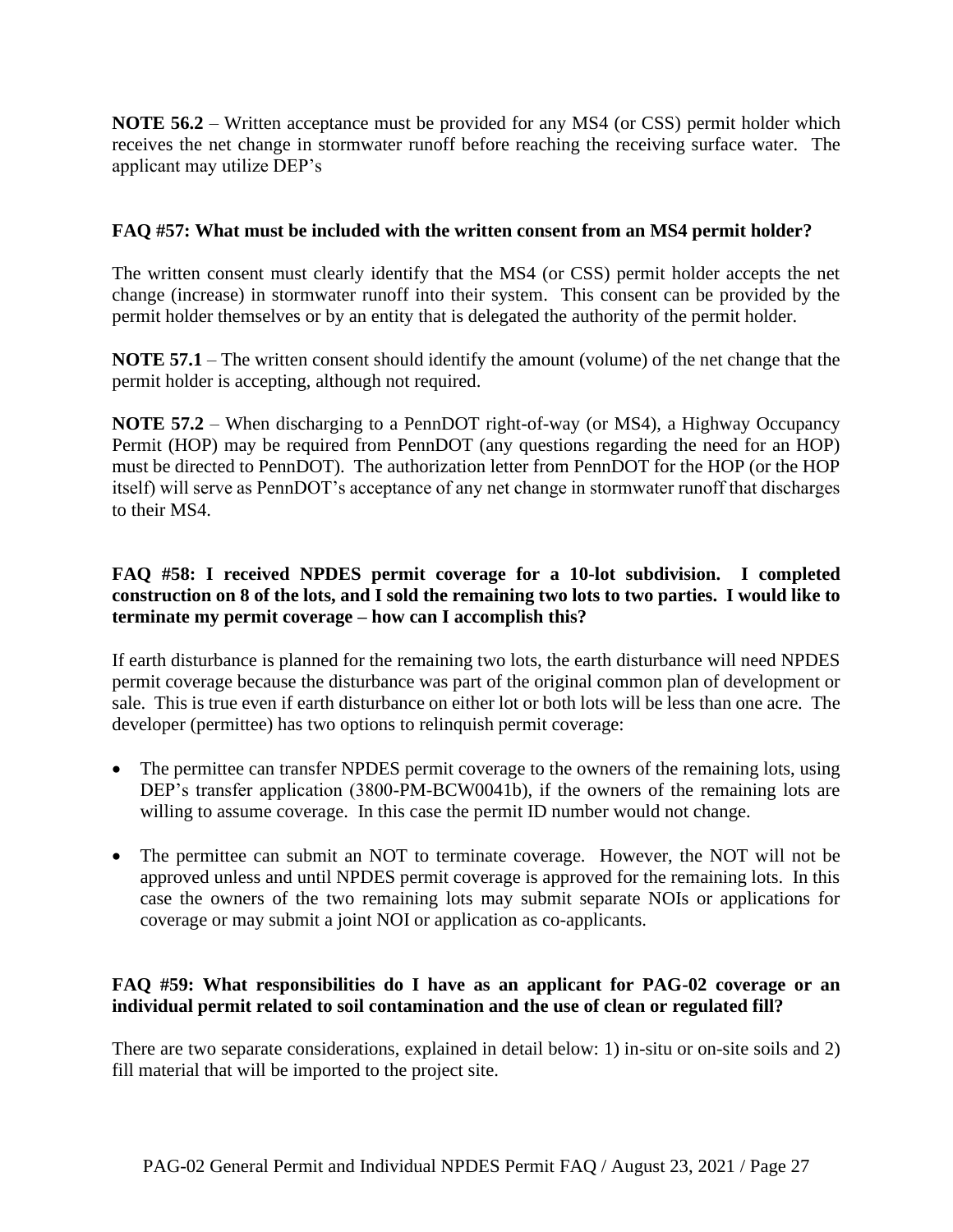#### *On-Site Soils*

[DEP's Management of Fill Policy](http://www.depgreenport.state.pa.us/elibrary/GetFolder?FolderID=4647) (Document ID No. 258-2182-773) does not apply to the management of on-site soils. However, DEP has established criteria for those seeking coverage under PAG-02 for on-site soils that will be disturbed:

- For residential projects, soil pollutant concentrations may not exceed the residential mediumspecific concentrations (MSCs) contained in Appendix A, Table 3 (Organic Regulated Substances in Soil) and Table 4 (Inorganic Regulated Substances in Soil) of 25 Pa. Code Chapter 250 unless 1) evidence is provided that a site-specific cleanup standard has been met (e.g., Act 2) or 2) a demonstration is made following the protocols in Appendix A of DEP's Management of Fill Policy that soil pollutant concentrations are naturally occurring or contamination is the result of widespread atmospheric deposition.
- For non-residential projects, soil pollutant concentrations may not exceed the non-residential MSCs contained in Appendix A, Tables 3 and 4 of 25 Pa. Code Chapter 250 unless either of the criteria noted above for residential projects is met.

The applicable MSC to compare soil pollutant concentrations with is the more stringent of the applicable "Generic Soil to Groundwater Value" and the "Direct Contact Numeric Value" in Tables 3 and 4 (residential or non-residential value depending on the project site).

These limitations have not been established on the use of an individual NPDES permit.

DEP expects that the same level of environmental due diligence that must be conducted under DEP's Management of Fill Policy for imported fill material will be conducted for on-site soils. This applies to both PAG-02 and individual permits. Analytical testing of soils is unnecessary unless evidence of the release of a regulated substance is indicated through environmental due diligence. If analytical testing is conducted applicants should follow the guidelines contained in Appendix A of DEP's Management of Fill Policy. When there is evidence of the release of a regulated substance to on-site soils, and analytical testing has been completed, the analytical reports must be submitted with the PAG-02 NOI or individual permit application. DEP/CCD will use this information in two ways:

- For PAG-02 NOIs, DEP/CCD will verify that criteria for use of PAG-02 are met; and
- For both PAG-02 NOIs and individual permit applications, DEP/CCD will consider the ultimate disposition of the soils, such as utilization of the soils in areas of PCSM BMPs.

#### *Fill Imported to Project Site*

Fill that is imported to the project site must meet the following criteria for both PAG-02 and individual permits:

• The fill must be clean fill as defined by DEP's Management of Fill Policy; or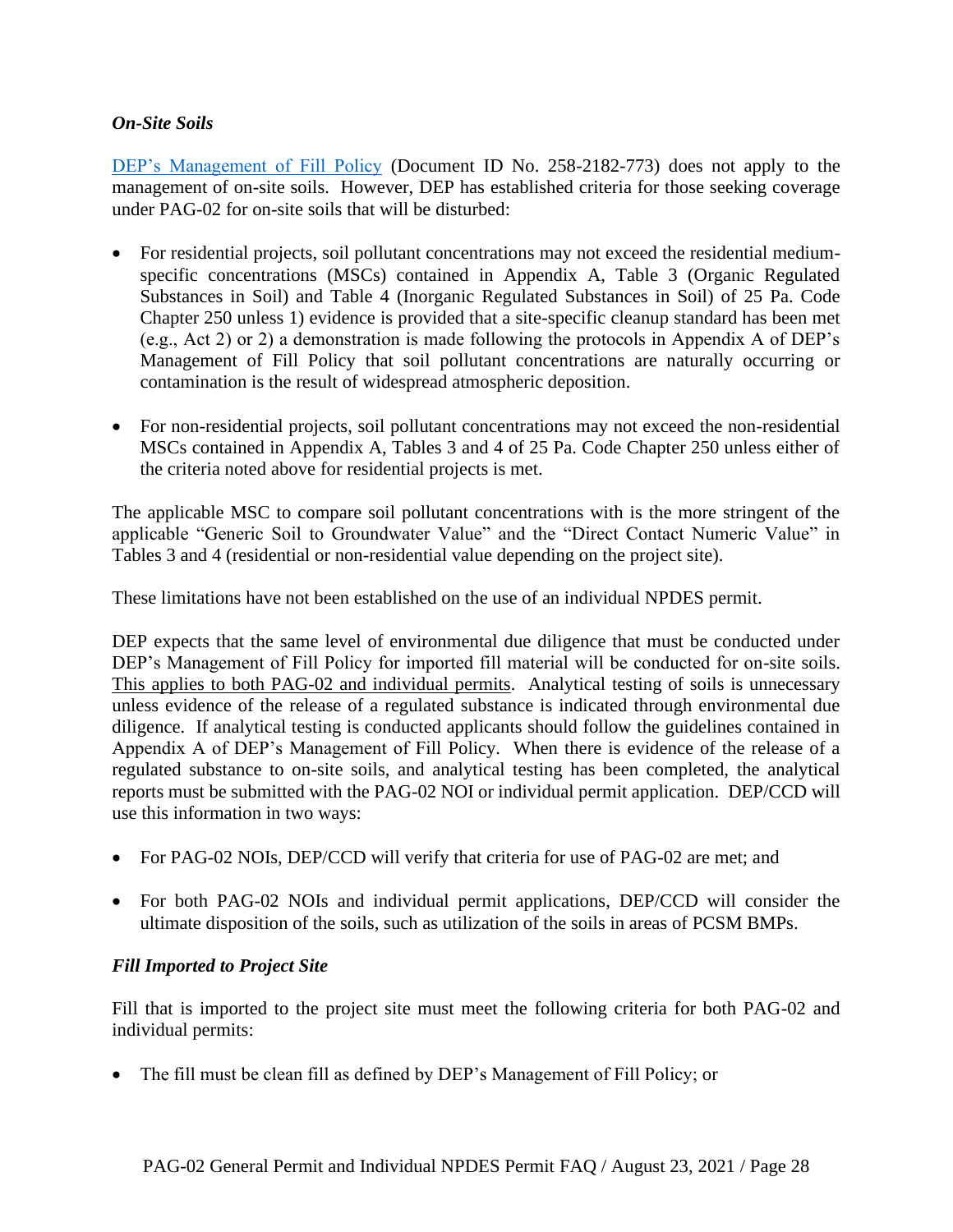- If the fill is not clean fill, it may be used on an Act 2 site in accordance with standards established by DEP's Land Recycling and Environmental Remediation Standards Program; or
- If the fill is not clean fill and is not used on an Act 2 site, it may be used when it is approved for use on the project site as regulated fill under DEP's Waste Management General Permit No. WMGR096.

Environmental due diligence must be conducted on imported fill as specified in DEP's Management of Fill Policy. Analytical testing of fill is unnecessary unless evidence of the release of a regulated substance is indicated through environmental due diligence. If analytical testing is conducted applicants should follow the guidelines contained in Appendix A of DEP's Management of Fill Policy.

If the fill does not meet any of the criteria above, DEP will not authorize use of the fill under PAG-02 or an individual permit. The applicant may indicate on the NOI or application that authorization is being pursued under DEP Waste Management General Permit No. WMGR096, which will allow DEP/CCD to initiate review of the NOI or application. However, DEP/CCD will not approve coverage or issue a permit until the fill is covered by WMGR096.

If the applicant has not identified the source of fill at the time the NOI or application is submitted, or if it is determined following permit approval that fill will need to be imported to the site, the PAG-02 and individual permit require the use of environmental due diligence for the fill, analytical testing if there is evidence of a release of regulated substances, and completion of DEP's Certification of Clean Fill Form (FP-001). The [electronic version of FP-001](http://www.depgreenport.state.pa.us/CleanFill) should be used for this purpose, and the person utilizing the fill (permittee) must retain a copy of FP-001 on-site for review by DEP/CCD upon request.

#### **FAQ #60: What restrictions exist on the use of contaminated soils or fill within BMPs?**

DEP discourages the use of contaminated materials as media for E&S and PCSM BMPs, whether the material consists of on-site soils or imported fill. The risk-based pollutant MSCs contained in 25 Pa. Code Chapter 250 were not developed assuming a predominantly wet environment. Certain pollutants may leach to groundwater under such conditions. In other words, while the Chapter 250 MSCs establish thresholds for on-site soils and clean/regulated fill, the MSCs were not developed in a way that envisioned the use of these materials in E&S and PCSM BMPs.

As a general rule, DEP recommends that pollutant concentrations (whether in on-site soils or in imported fill) not exceed 10% of the residential or non-residential MSCs in Chapter 250 for residential and non-residential sites, respectively when soils or fill are used in the construction of or otherwise lie beneath E&S and PCSM BMPs. This does not apply to naturally occurring contamination. DEP/CCD will not request analytical testing to evaluate this criterion unless there are specific causes for concern for a particular project site.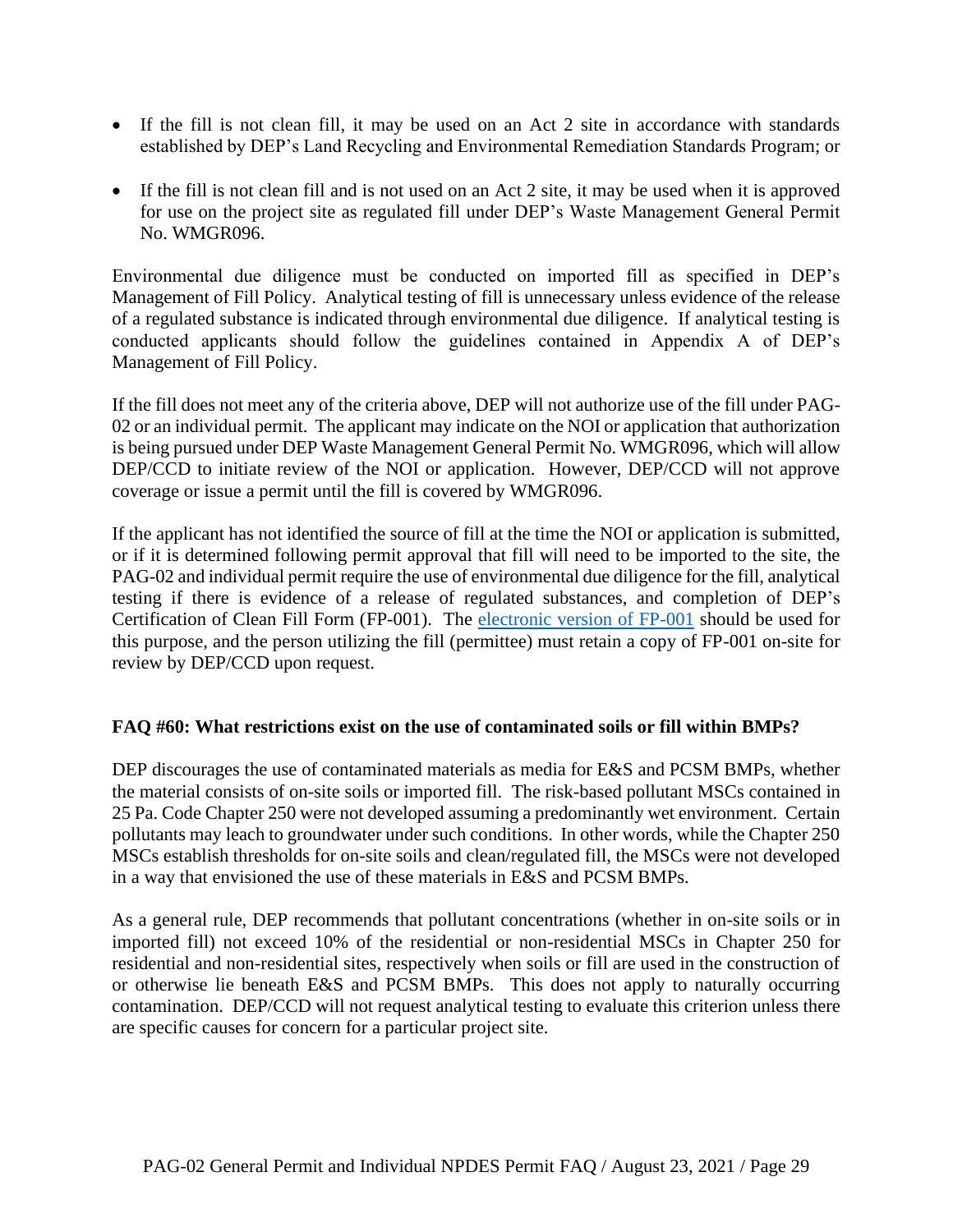#### **FAQ #61: What land cover and curve number (CN) should a designer use to calculate postconstruction stormwater runoff volume for artificial turf that will be used for an athletic field?**

If gravel, stone or other media is used for retaining stormwater beneath artificial turf, the land cover should be considered impervious ( $CN = 98$ ). If artificial turf is place directly on soil (or on a membrane or geotextile that is not designed to retain stormwater), the land cover should be considered fallow (bare soil) with CN values of 77, 86, 91, and 94 for HSG A, B, C, and D soils, respectively.

#### **FAQ #62: I own a project site in which historically there was far more impervious surface than exists now. Buildings were demolished and there was no reconstruction for several years. I am now planning to redevelop the site. Can I base the stormwater analysis on the historical land use, prior to the reduction in impervious, for the pre-construction condition?**

In general, a stormwater analysis for PCSM should be completed using the pre-construction land cover that exists at the time the Chapter 102 permit application or NOI is submitted, with the following exception. If, as part of a common plan of development, the land cover (considered the "historic land cover") is altered on the project site to prepare for new development, a stormwater analysis that is completed after the alteration can consider the historic land cover as the preconstruction condition when:

- 1. The Chapter 102 permit application or NOI reflects both the alteration of the historic land cover and the proposed development are part of the same common plan of development or sale; OR
- 2. The permit application and associated stormwater analysis for the proposed development is submitted less than five years following the alteration of the historic land cover; AND
- 3. At least 20% of the historical land cover impervious surface is treated as meadow in good condition or better in accordance with  $102.8(g)(2)(ii)$  (unless regulatory exceptions apply); AND
- 4. Any approvals that were necessary for the historic land cover alterations were obtained prior to conducting the alterations.

**Example 62.1** – A developer plans to demolish a structure and remove a parking lot in order to redevelop a site. Prior to the impervious reduction, the developer obtains Chapter 102 permit coverage and presents drawings that illustrate the reduction as well as future development. This analysis may consider the historic land cover because the land cover change is part of the same common plan of development or sale.

**Example 62.2** – The developer in Example 62.1 conducts the demolition and terminates their Chapter 102 permit coverage. Four years later the parcel is purchased and a stormwater analysis is completed and submitted for proposed development. This analysis may consider the historic land cover because the land cover change occurred less than 5 years ago.